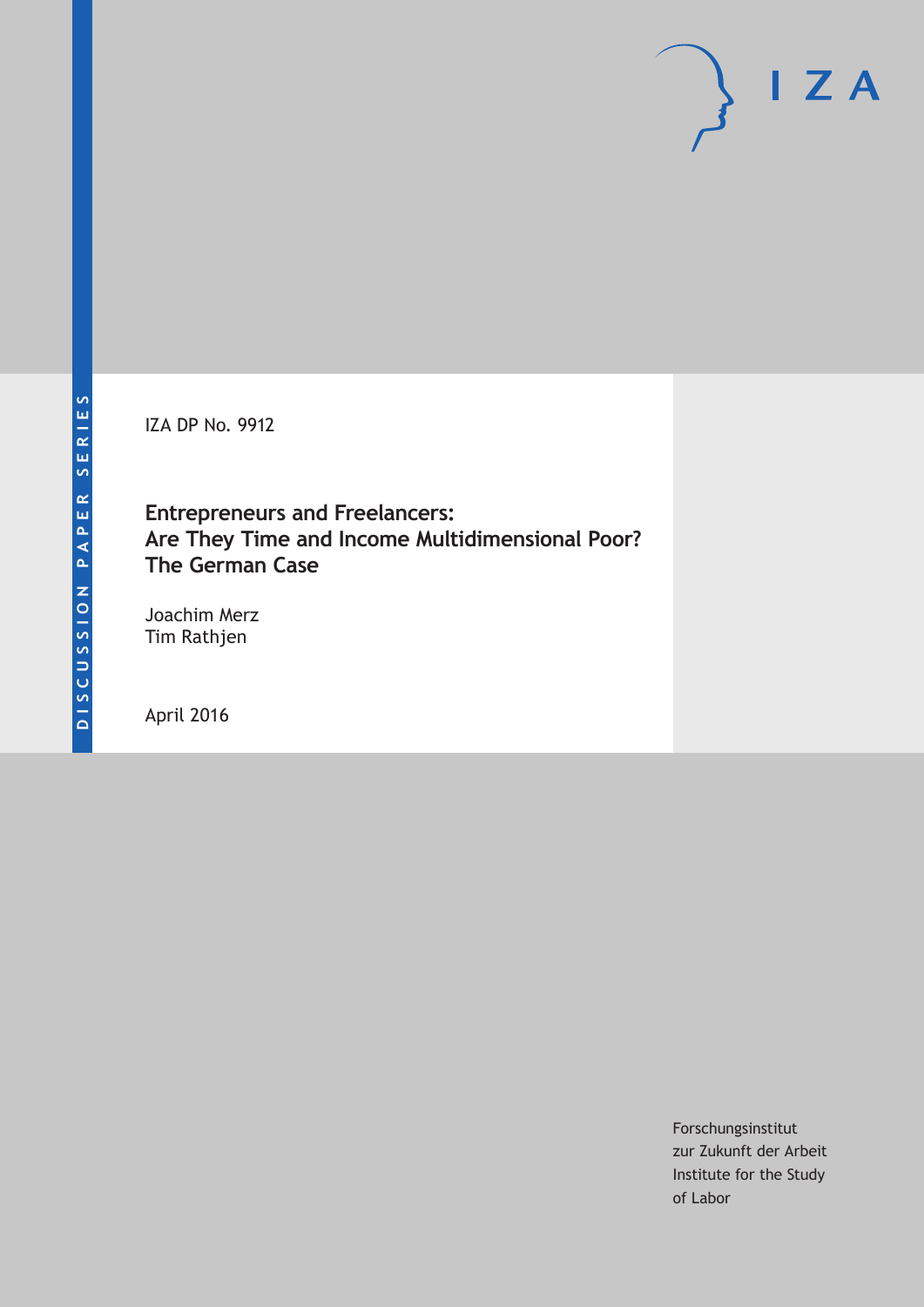# **Entrepreneurs and Freelancers: Are They Time and Income Multidimensional Poor? The German Case**

#### **Joachim Merz**

*FFB, Leuphana University Lüneburg and IZA* 

# **Tim Rathjen**

Discussion Paper No. 9912 April 2016

IZA

P.O. Box 7240 53072 Bonn Germany

Phone: +49-228-3894-0 Fax: +49-228-3894-180 E-mail: iza@iza.org

Any opinions expressed here are those of the author(s) and not those of IZA. Research published in this series may include views on policy, but the institute itself takes no institutional policy positions. The IZA research network is committed to the IZA Guiding Principles of Research Integrity.

The Institute for the Study of Labor (IZA) in Bonn is a local and virtual international research center and a place of communication between science, politics and business. IZA is an independent nonprofit organization supported by Deutsche Post Foundation. The center is associated with the University of Bonn and offers a stimulating research environment through its international network, workshops and conferences, data service, project support, research visits and doctoral program. IZA engages in (i) original and internationally competitive research in all fields of labor economics, (ii) development of policy concepts, and (iii) dissemination of research results and concepts to the interested public.

IZA Discussion Papers often represent preliminary work and are circulated to encourage discussion. Citation of such a paper should account for its provisional character. A revised version may be available directly from the author.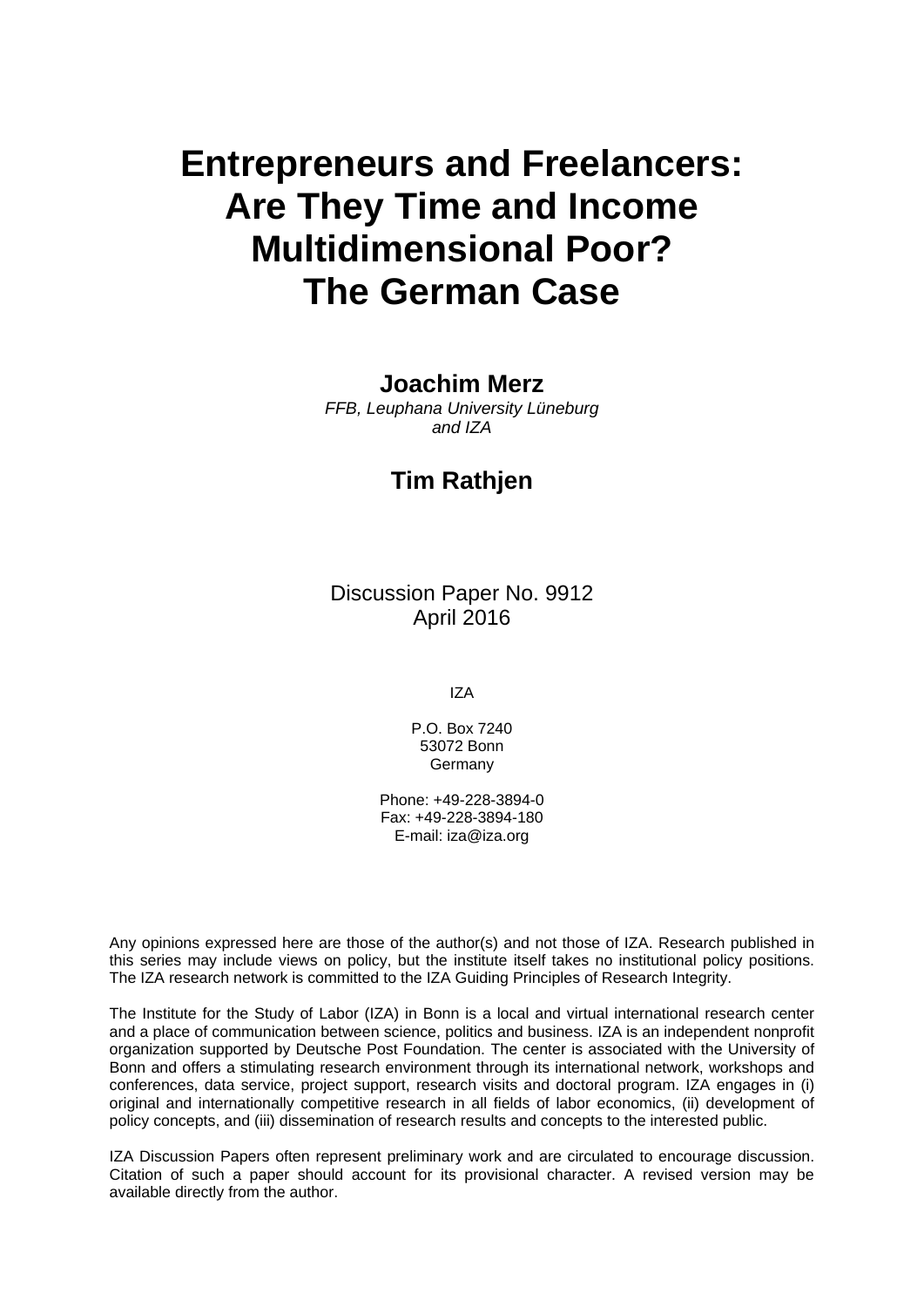IZA Discussion Paper No. 9912 April 2016

# **ABSTRACT**

# **Entrepreneurs and Freelancers: Are They Time and Income Multidimensional Poor? The German Case**

Entrepreneurs and freelancers, the self-employed, commonly are characterized as not only to be relatively rich in income but also as to be rich in time because of their time-sovereignty in principle. Our introducing study scrutinises these results and notions about the well-being situation of self-employed persons not only by asking about traditional single income poverty but also by considering time poverty within the framework of a new interdependent multidimensional (IMD) poverty concept. The German Socio-economic panel with satisfaction data serves as the data base for the population wide evaluation of the substitution/ compensation between genuine, personal leisure time and income. The available detailed Time Use Surveys of 1991/92 and 2001/2 of the Federal Statistics Office provide the data to quantify the multidimensional poverty in all the IMD poverty regimes. Important result: selfemployed with regard to single income poverty, single time poverty and interdependent multidimensional time and income poverty in both years are much more affected by time and income poverty than all other active persons defining the working poor. A significant proportion of non-income-poor but time poor of the active population are not able to compensate their time deficit even by an above poverty income. These people are neglected so far within the poverty and well-being discussion, the discussion about the "working poor" and in the discussion about time squeeze and time pressure in general and in particular for the self-employed as entrepreneurs and freelancers.

JEL Classification: D31, D13, J22

Keywords: liberal professions (Freie Berufe), entrepreneurs, self-employed, interdependent multidimensional time and income poverty, time and income substitution, extended economic well-being, satisfaction/happiness, CES welfare function estimation, working poor, German Socio-Economic Panel, German Time Use Surveys 1991/02 and 2001/02

Corresponding author:

Joachim Merz Research Institute on Professions (FFB) Department of Economics Leuphana University Lüneburg Scharnhorststr. 1 21335 Lüneburg Germany E-mail: merz@uni.leuphana.de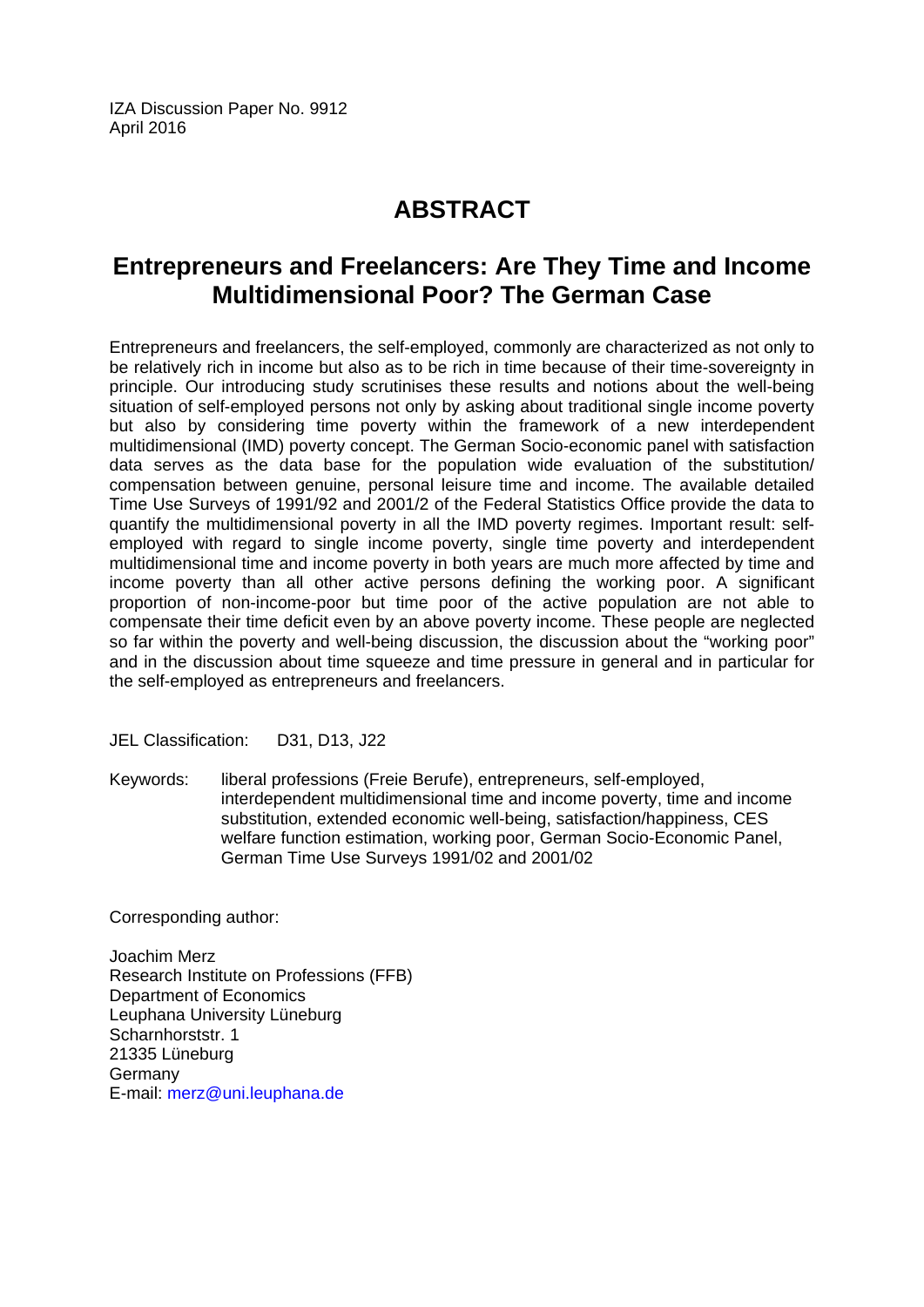## **Entrepreneurs and Freelancers: Are They Time and Income Multidimensional Poor? - The German Case**

Joachim Merz and Tim Rathjen

## **1 Introduction**

Entrepreneurs and freelancers, the self-employed, commonly are characterized as not only to be relatively rich in income but also as to be rich in time because of their time-sovereignty in principle. However, first-time studies have already indicated – although separate for the income and the time dimension – that the empirical situation appears different. Though relatively many self-employed persons are part of the income rich, and high incomes are cause for a particular unequal distribution of income among the self-employed, in Germany and based on income tax microdata for instance, the lower income half of the self-employed in 2003 earned less than the respective half of the employees; their median is far below the employee's median indicating a large low income group of the self-employed.<sup>1</sup> With respect to time: Although longer working hours of self-employed persons are common<sup>2</sup>, empirically founded results about the time distribution with a focus on time poverty for self-employed are scarce but see e.g. our further general studies on multidimensional time and income poverty (Merz and Rathjen 2014a,b) and the respective multidimensional polarization (Merz and Scherg 2015).

In general, analysis in the distribution context, of richness and poverty, traditionally have a focus on the income dimension<sup>3</sup>, while the time dimension remains widely excluded<sup>4</sup> although the time dimension notably determines the well-being situation and in the context of poverty social participation and social exclusion.

Our study examines the well-being situation of self-employed persons not only questioning income poverty, but also linked interdependently to time poverty, in particular genuine personal leisure time, within the framework of a new interdependent multidimensional poverty concept based on Merz and Rathjen 2014a. The interdependence as the tradeoff/substitution between time and income within our concept is evaluated not by experts, but by the German population as a whole. Our approach is embedded in the newer discussion of multidimensional poverty and, besides the interdependence topic, tackles self-employed persons in particular who in this context besides our work have not yet found further regard.5

The study is divided as follows: After embedding our approach into the respective background and literature the following chapter discusses our evaluation approach of substitution/compensation of individual time and income by a CES well-being/welfare function, describes the data base for the evaluation estimation, the German Socio-economic Panel (SOEP), and presents the results on substitution of the income and time dimensions. In the following chapter we establish the time, income and interdependent multidimensional

<sup>&</sup>lt;sup>1</sup> Merz 2001, 2007, 2008, Merz und Zwick 2005

<sup>&</sup>lt;sup>2</sup> For Finland Hyytinen and Ruuskanen 2007 report that self-employed work longer and have less personal leisure time. For Germany see Merz and Böhm 2008, Merz and Burgert 2004a,b, and Merz, Böhm and Burgert 2009 on working hours arrangements and self-employed income.

<sup>3</sup> See e.g. Hauser 2007, 2008 or Becker 2009.

<sup>&</sup>lt;sup>4</sup> See, however, the approach to time poverty by Vickery 1977 and Harvey and Mukhopadhyay 2007.

<sup>&</sup>lt;sup>5</sup> This study is a slightly changed English version of Merz and Rathjen 2012a.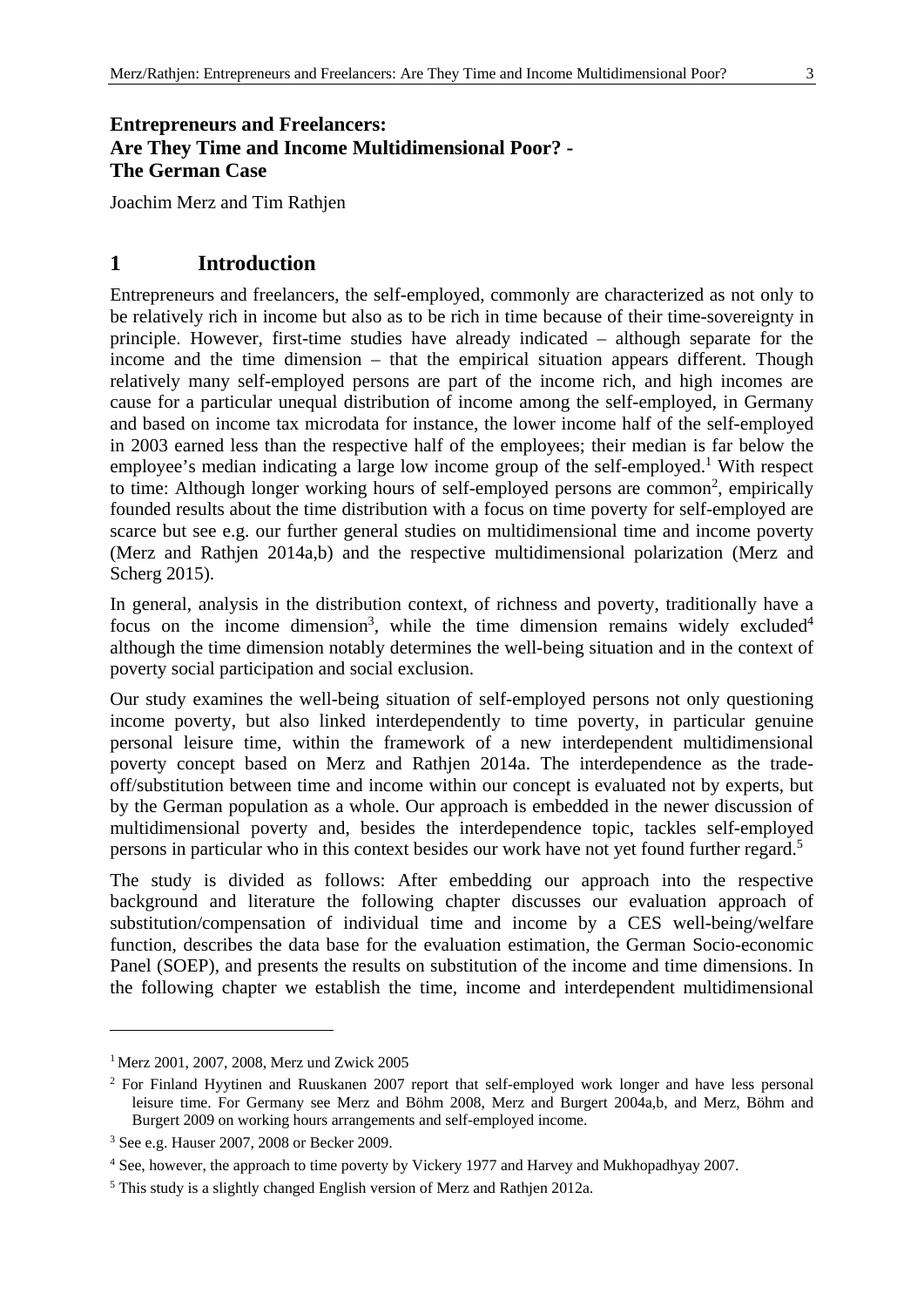poverty thresholds using detailed time use diary information of the German Time Use Survey (GTUS) provided by the Federal Statistic Office available for 1992 and 2002. The next chapter then presents the interdependent multidimensional poverty results of the selfemployed as freelancers and entrepreneurs (traders = "Gewerbetreibende" in Germany) and their dynamics within different multidimensional poverty regimes. The paper concludes with a short summary.

# **2 Background and Literature**

Increasingly, poverty is being recognized as a multidimensional phenomenon with the intention to extend the traditional income-orientated poverty concept (see Kakwani and Silber 2008, Deutsch and Silber 2005, Nolan and Whelan 2007, Groh-Samberg 2009, Lugo and Maasoumi 2008, Bourguignon and Chakravarty 2003, Tsui 2002). Even though this development is an advancement, the work being presented here (based on Merz und Rathjen 2012) can enrich the multidimensional poverty discussion by three central aspects: the time dimension, the quantified interdependence of multidimensional poverty and its application to the self-employed.<sup>6</sup>

*Time, poverty and social participation*: Beyond income, time is decisive for social participation and, thus, an important indicator of an extended poverty definition (see Sen 1999, 1985, Vickery 1977, Harvey 2007, Bittman 1999, Goodin et al. 2008). Bittman notes within this context: "The ability to participate in [social life]  $[...]$  is the product of both access to leisure goods and services, and a sufficient quantity of leisure time" (Bittman 1999). Available time in particular makes togetherness possible and is an elementary requirement for social participation. In the sense of Sen's capability approach our poverty concept considers – along with the income dimension – the time dimension and considers genuine personal time as being sensitive for social participation in particular.

*Multidimensional poverty concept*: Multidimensional poverty concepts usually examine the various poverty dimensions separately and assign somebody to be poor at risk, when there are deficits in a certain number of dimensions (counting approach, see Atkinson 2003, Nolan and Whelan 2007, Cappellari and Jenkins 2007, Groh-Samberg 2009), and thus ignore the interdependence and possible substitution between dimensions. Bourguignon and Chakravarty 2003 and Lugo and Maasoumi 2008 analyse interdependencies between the poverty dimensions based on poverty axioms. In their applications, however, they consider only arbitrarily chosen values of a CES-type well-being function. Our paper use a CES well-being function which is not arbitrarily chosen but will be evaluated by the total German population.

Since the individual well-being<sup>7</sup> is influenced by the balance/trade off between higher income (to purchase goods and services) and (some) leisure, the kind of substitution and interdependency is considered in our multidimensional poverty concept by an empirically based CES-well-being/welfare function with time and income as input variables and wellbeing as output. Empirically the German population will evaluate the assigned substitution via respondent's satisfaction surveyed by the German Socio-economic panel.

<u>.</u>

<sup>&</sup>lt;sup>6</sup> Besides our contribution to the general poverty and time poverty discussion, the discussion of time stress is also touched. Although time stress is seen as a new social problem (see Bonke und Gerstoft 2005, Sullivan 2007, Rosa 2006, Garhammer 2002b, Linder 1970), however, less is known about consequences on the well-being situation within the frame of a poverty concept.

 $<sup>7</sup>$  At least in the microeconomic labour supply context with its consumption/leisure trade off approach.</sup>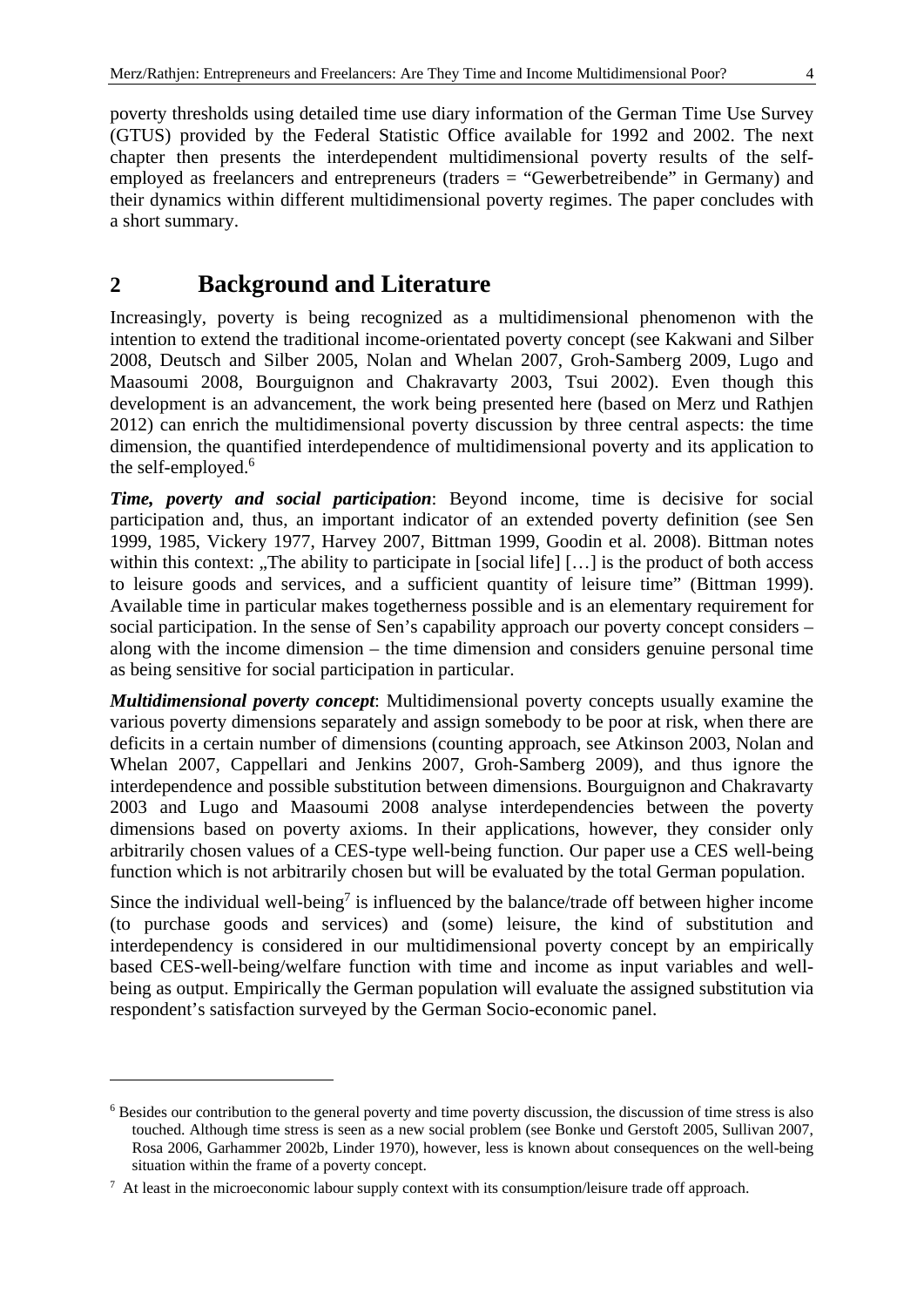*Self-employed as entrepreneurs and freelancers, "working poor" and empirical foundation*: Empirical studies about the self-employed are rare. However, studies are available: international, see e.g. Parker 2004, Hamilton 2000; national, see e.g. Merz 2001, 2007, 2008, Merz and Zwick 2005, Merz, Hirschel and Zwick 2005 and the studies of our Research Institute on Professions (Forschungsinstitut Freie Berufe, FFB, www. leuphana.de/ffb, Leuphana University Lüneburg) with all its work on the self-employed, freelancer and entrepreneurs. With respect to time use<sup>8</sup> we quantify German time poverty – for the selfemployed and the active population overall – based on time use diaries with the German nationwide Time Use Surveys (GTUS) along with a population founded interdependent multiple poverty threshold. The results compare the situation of self-employed with that of the employees and provide an insight into the dynamics of interdependent multidimensional poverty. With the focus on employment our analysis is at the same time a contribution to the current discussion of the "working poor"<sup>9</sup>

### **3 Interdependence/Substitution of Time and Income**

#### **3.1 Theoretical Background – CES Well-being Function**

The interdependence, the substitution/compensation between input factors for a certain output is of longstanding interest within the production function discussion.<sup>10</sup> We borrow this approach and will estimate a CES (constant elasticity of substitution) production function – which we refer to as a CES well-being function – with personal leisure  $(L)$  and income  $(I)$ as input variables and well-being ( $u = f(I, L)$ ) as output:

(1) 
$$
u = f(I, L) = \gamma \cdot (\delta \cdot I^{-\rho} + (1 - \delta) \cdot L^{-\rho})^{-\frac{\nu}{\rho}}
$$

with the substitution elasticity  $\sigma = \frac{1}{\sqrt{1-\rho}}$  $\sigma = \frac{1}{1+\rho}$ , the substitution parameter  $\rho$ , the constant  $\gamma$ , the

returns to scale  $\upsilon$  and the input coefficients  $\delta$  as distribution parameter.

We interpret the individual well-being function as a welfare function, which based on econometrically estimated relations will be a population wide – and not expert based – evaluation of an assigned substitution/compensation of time and income.

One possibility for an efficient OLS estimation of the non-linear CES-function was shown by Kmenta 1967 based on a first and second order approximation in a Taylor series expansion around the substitution coefficient  $\rho = 0$  respectively around the substitution elasticity  $\sigma = 1$ with

(2) 
$$
\ln u = \ln \gamma + \omega \delta \ln I + \omega \left(1 - \delta\right) \ln L - \frac{1}{2} \rho \omega \delta \left(1 - \delta\right) \left[\ln I - \ln L\right]^2 + \varepsilon
$$

The Taylor expansion approach at the same time can be regarded as an approach for a more general production/well-being function.

<sup>&</sup>lt;sup>8</sup> For an overview of time use research in general see Merz 2011.

<sup>9</sup> See e.g. Nollmann 2009, Andreß und Lohmann 2008.

<sup>&</sup>lt;sup>10</sup> For a detailed discussion of the production function approach see e.g. Fandel 2005.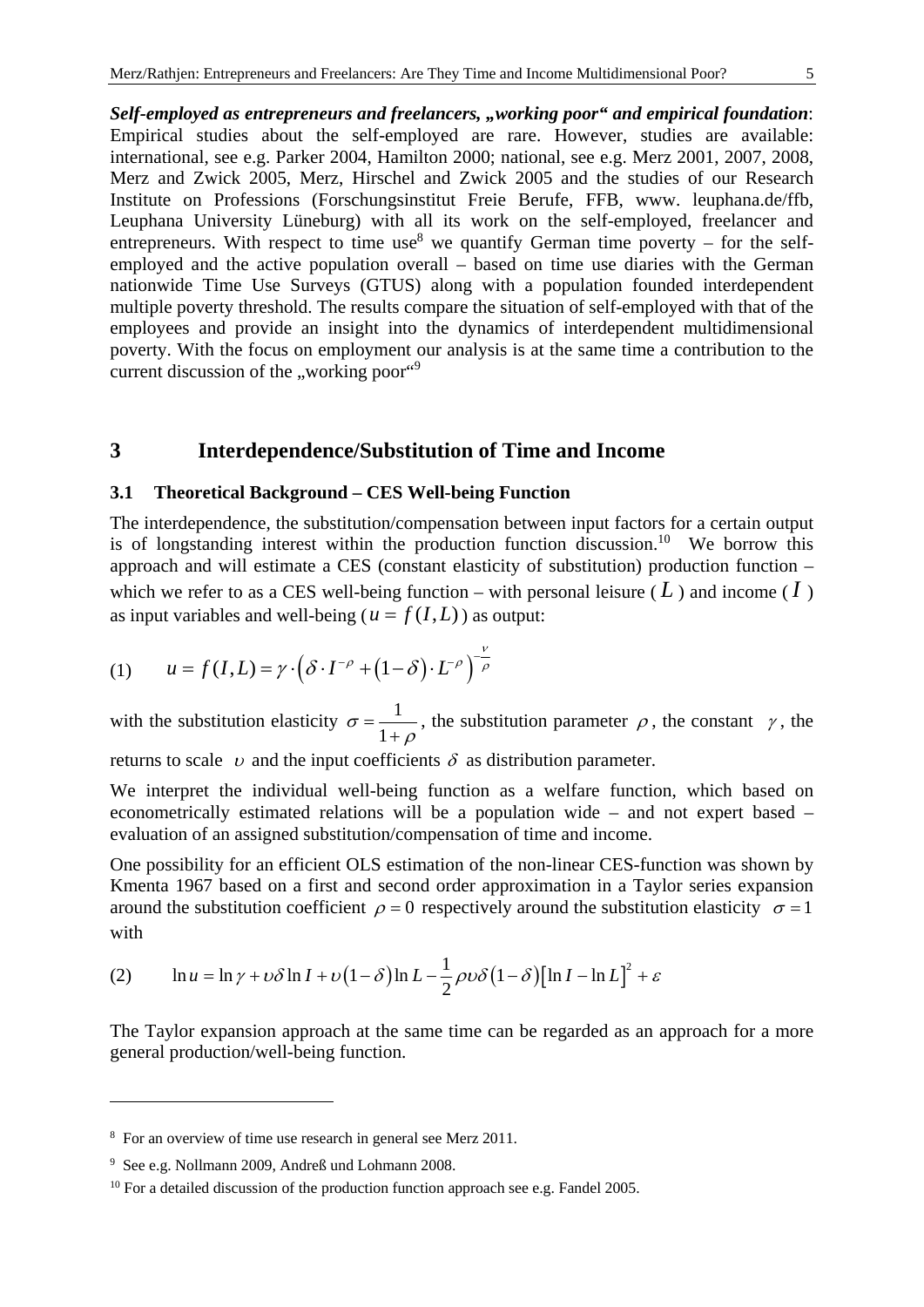Summarizing coefficients the reduced form estimation is using

(3) 
$$
\ln u = \alpha_0 + \alpha_1 \ln I + \alpha_2 \ln L + \alpha_3 \left[\ln I - \ln L\right]^2 + \varepsilon
$$

with  $\varepsilon$  as an iid error term.

Given the estimated regression coefficients  $\alpha$  the structural CES parameters can be determined by $11$ 

$$
(4) \qquad \alpha_0 = \ln \gamma \iff \gamma = e^{\alpha_0}
$$

(5) 
$$
\alpha_1 = \nu \delta
$$
 and  $\alpha_2 = \nu(1-\delta) = \nu - \nu \delta$   $\Rightarrow \alpha_2 = \nu - \alpha_1 \Leftrightarrow \nu = \alpha_1 + \alpha_2$ 

$$
\Rightarrow \alpha_1 = (\alpha_1 + \alpha_2)\delta \quad \Leftrightarrow \quad \delta = \frac{\alpha_1}{\alpha_1 + \alpha_2}
$$

(6) 
$$
\alpha_3 = -\frac{1}{2}\rho v \delta(1-\delta) \iff \rho = (-2)\frac{\alpha_3}{v \delta(1-\delta)}
$$

$$
\Rightarrow \rho = (-2)\frac{\alpha_3}{(\alpha_1 + \alpha_2)\frac{\alpha_1}{\alpha_1 + \alpha_2}(1 - \frac{\alpha_1}{\alpha_1 + \alpha_2})} = (-2)\frac{\alpha_3}{\alpha_1 - \frac{\alpha_1^2}{\alpha_1 + \alpha_2}}
$$

This is the further used estimation approach for evaluation and empirical identification of individual well-being  $u = f(I, L)$  and the substitution between income and time.

#### **3.2 Information Used for Estimation the CES Well-being Function Using the SOEP**

The German Time Use Studies (GTUS) 1991/92 and 2001/02 of the Federal Statistic Office primarily are the surveys at hand for detailed analyses of individual time use.12 However, these databases contain no information on a general life satisfaction as an indicator for individual well-being, say. So for the CES well-being estimation we use another survey, the German Socioeconomic Panel (SOEP) but will come back to the GTUS as the base for the final multiple dimensional poverty results.

The SOEP is a representative panel survey that has been carried out annually since 1984 now by the German Institute of Economic Research (DIW) (Wagner et al. 2009, www.diw.de/soep). From 1992 until 2002 – both survey periods comparable to the GTUS –– the number of persons questioned rose due to the expansion of the panel sample from 17.842 to 31.087.

Because the interdependence or substitution/compensation of time and income is primarily concerned and important for the working population, our CES well-being estimation focus on the active population which promises more reliable results than those of the whole population. Following this argument we further focus on persons with daily working hours of equal and more than 5 hours. The final database then consists of 6,654 people in 1992 and 10,831 people in 2002.

The variables used for estimation are defined as follows:

<sup>&</sup>lt;sup>11</sup> See Hoff 2002, Hoff 2004 for further aspects of the CES-function estimation. Further details of the approach here are given in Merz and Rathjen 2009.

<sup>&</sup>lt;sup>12</sup> For a recent overview of time use and time budget analyses see Merz 2011.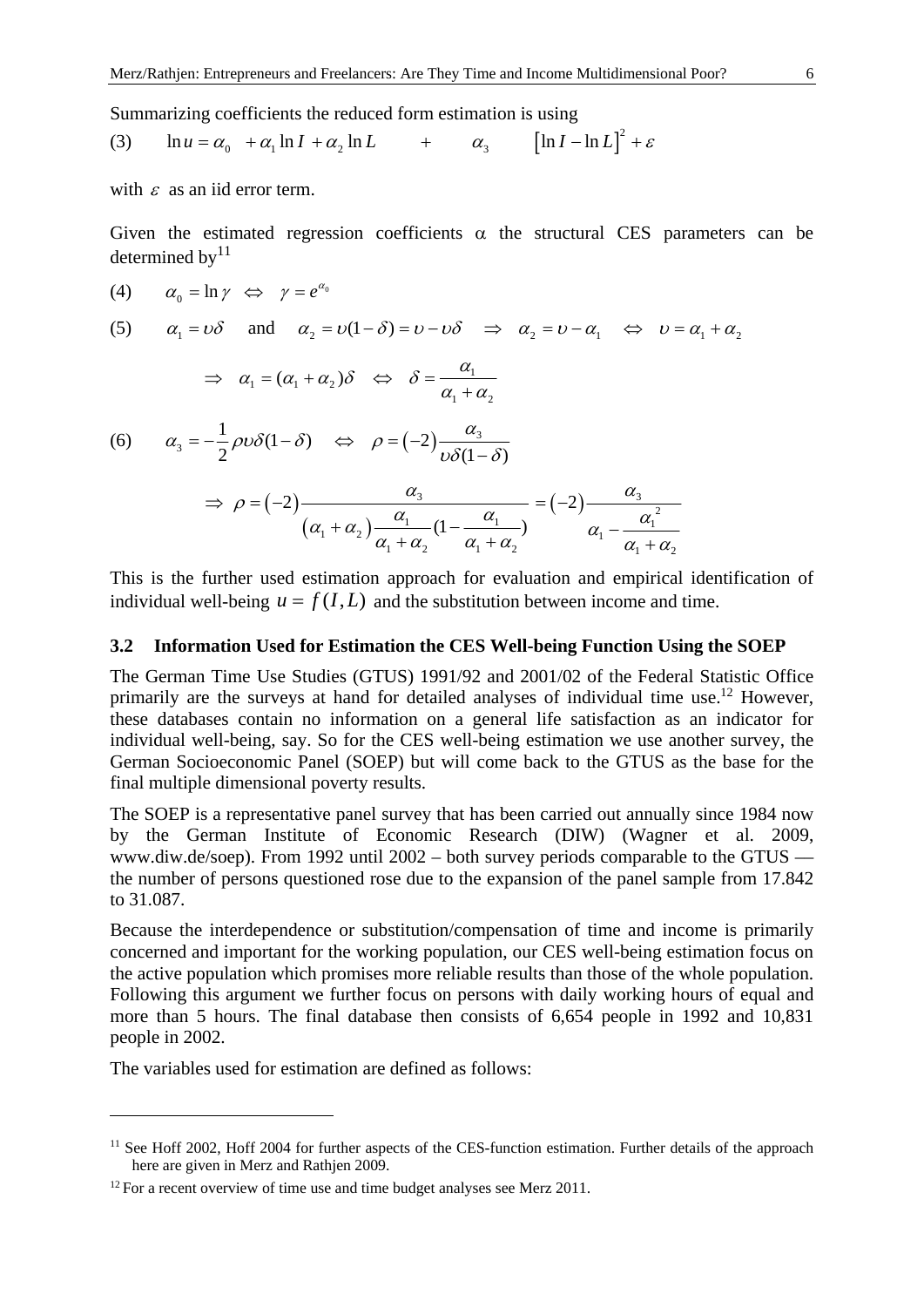*Income:* As a central resource income allows the acquisition and consumption of well-beinggenerating goods and services. The unit of observation commonly is the household and household net income is the joint disposable income for expenditures.

To consider the comparability of various household structures, different needs and household size effects, a net equivalence income is regarded within the poverty discussion and in our subsequent analyses. The net equivalence income equates the household net income divided by a household equivalence scale (sum of weights of the individual household members). Internationally the new OECD-scale has established itself. It orders the weight of one to the household head, the weight 0.5 to all additional household members 15 years and older and all others with 0.3.

*Time:* Available time – besides income – in particular is important for social participation. With reference to social participation possibilities we use the following time concept: it is the remaining available genuine personal leisure time, left over after work time, household work time, child care, household obligations, sleep, personal hygiene or health activities. We argue that time poverty is present when this remaining genuine personal leisure time – like for personal hobbies, playing soccer with others etc. – is below a certain level and no or restricted time is left for social accompanying. In the empirical analyses we have taken correlative information from the SOEP question according to the average time for "hobbies and other free-time activities" of a typical weekday (question 11 of the SOEP questionnaire 2002).

The household situation is the basis for the income concept within poverty analyses. The question arises whether personal leisure should be considered as well in the household context. We argue, that genuine personal leisure time is not re-allocatable between household members and is strictly personally linked. Thus, we regard time not at the household but at the personal level.13

*Well-being***:** As a proxy for individual well-being we use the SOEP information on general life satisfaction (well-being/happiness: "Lebenszufriedenheit") with an eleven point scale from ,,not at all satisfied to ,,very satisfied (question 135 of the SOEP questionnaire 2002). Such a life satisfaction question to measure well-being is increasingly being used in the wellbeing and happiness discussion: see Frey und Stutzer 2002 and 2005 for an overview on the happiness discussion, Diener 2009 on the "science of well-being" and subjective well-being, Kahnemann and Krüger 2006 on the development in measuring subjective well-being, or fundamental Easterlin 1974, Freeman 1978 und Hamermesh 2004 on the use of subjective variables in economics. For a discussion within SOEP and general satisfaction/well-being also see Mayraz, Wagner and Schupp 2009.

#### **3.3 Estimation Results: Evaluation of the General Well-being Level and Substitution Between Time and Income with SOEP data**

The estimation of the CES well-being function yields to the regression results presented in Table 1. The respective variables of the estimation are highly significant<sup>14</sup> and confirm the

<u>.</u>

<sup>&</sup>lt;sup>13</sup> To further support our argument take an example: In a two-person-household, consisting of wife and husband, only the wife is employed and gets an above-average income with her above average time input for the employment. Since both household members rely on that income, it would be inappropriate to judge the nonworking husband as being income poor; the argument, why income poverty should be measured on the household level. However, it would also be inappropriate to judge the husband as being time poor only because his wife has a time intensive working schedule. Thus, time in contrast to income preferably should be considered at the individual level when poverty is discussed.

<sup>&</sup>lt;sup>14</sup> With the exemption of the ,kmenta\_correction'-variable Kmenta's (1971, p. 509-512) for 1992.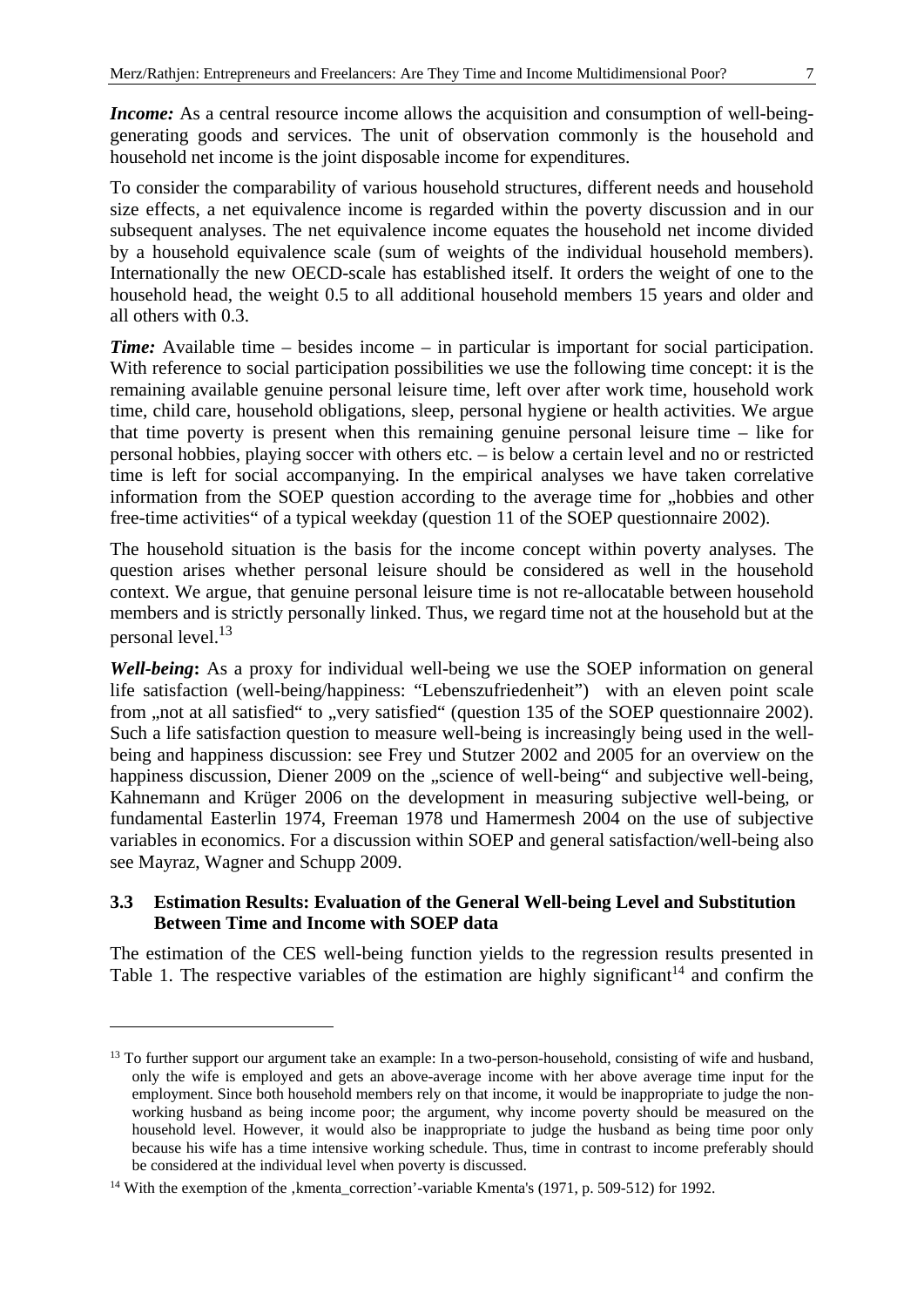substitution relationship between time and income (Table 1). The measure of determination is low, however comparable with the results of other cross-section analyses (e.g. Goodin 2008, 58).

#### **Table 1: Reduced form regression results of the CES well-being function estimation for 1992 and 2002**

 **1992 (in Prices from 2002) 2002** 

|                                                                                            |       | Unstandardized Standardized<br>Coefficients | Coefficients |        |      |                                                                                 |       | Coefficients | Unstandardized Standardized<br>Coefficients |        |      |
|--------------------------------------------------------------------------------------------|-------|---------------------------------------------|--------------|--------|------|---------------------------------------------------------------------------------|-------|--------------|---------------------------------------------|--------|------|
| Dependent Variable:<br>In utility                                                          | B     | Std. Error                                  | Beta         | T      | Sig. | Dependent Variable:<br>In utility                                               | B     | Std. Error   | Beta                                        | T      | Sig. |
| (Constant)                                                                                 | 1.301 | ,056                                        |              | 23,320 | .000 | (Constant)                                                                      | 1,267 | ,033         |                                             | 37,913 | ,000 |
| In net equivalence<br>income                                                               | ,065  | ,014                                        | .100         | 4,769  | ,000 | In net equivalence<br>income                                                    | .056  | ,009         | ,123                                        | 6,347  | ,000 |
| In genuine leisure                                                                         | ,032  | ,014                                        | ,130         | 2,318  | ,020 | In genuine leisure                                                              | ,052  | ,010         | ,180                                        | 5,153  | ,000 |
| kmenta correction                                                                          | .003  | ,002                                        | ,082         | 1,419  | ,156 | kmenta correction                                                               | ,004  | ,001         | ,123                                        | 3,167  | ,002 |
| 6650<br>n<br>$R^2/$<br>' adi R <sup>2</sup><br>1,9% / 1,9%<br>F<br>42.973<br>Sig.<br>0,000 |       |                                             |              |        |      | 10827<br>n<br>$R^2$ / adj $R^2$<br>3,7% / 3,7%<br>F<br>138.761<br>Sig.<br>0,000 |       |              |                                             |        |      |

With the derived structural coefficients via the equations (4) to (6) for 1992 and 2002 the estimated CES well-being functions are

(7) 
$$
u_{1992} = 3,673 \cdot \left(0,670 \cdot I_i^{0,280} + 0,330 \cdot L_i^{0,280}\right)^{-\frac{0,097}{-0,280}}
$$

(8) 
$$
u_{2002} = 3,550 \cdot \left(0,519 \cdot I_i^{0,297} + 0,481 \cdot L_i^{0,297}\right)^{-\frac{0,108}{-0,297}}.
$$

Thursby and Lovell (1978, 370) determined that the estimated CES parameter of the Kmenta-Approximation is only consistent under certain circumstances. Thus, the distortion of the estimated parameters increases with increasing intervals of substitution parameters  $\rho = 0$  or rather of substitution elasticity  $\sigma = 1$ . A rule of thumb from Hoff (2004, 301) on this problem states that  $\rho$  the value +0,1 until +0,2 should not be exceeded. This requirement is fulfilled for both estimations. Furthermore, the results of this estimation only then correlate with the true parameters when the natural logarithm from the ratio of the input factors  $\ln (I/L)$  lies within the convergence radius of  $|1/(\rho\delta)|$ . Also when assuming extreme values, for example when we take 6,000 Euros as net equivalence income per month and only 30 minutes of personal leisure time per day from the estimation of 2002, the result is  $ln(I/L) = ln(6000/30) = 5,298$  and thus the value that lies within the convergence radius of  $|1/(\rho\delta)| = |1/((-0.297) \cdot 0.519)| = 6,487$ . A further assessment measurement focuses on the returns to scale: The Translog-approximation collapses quickly under the CES structure, when the returns to scale exceed one. These conditions are also fulfilled with calculated returns to scale of  $v = 0.097$  for 1992 and  $v = 0.108$  for 2002 and the quality of the estimation is again confirmed.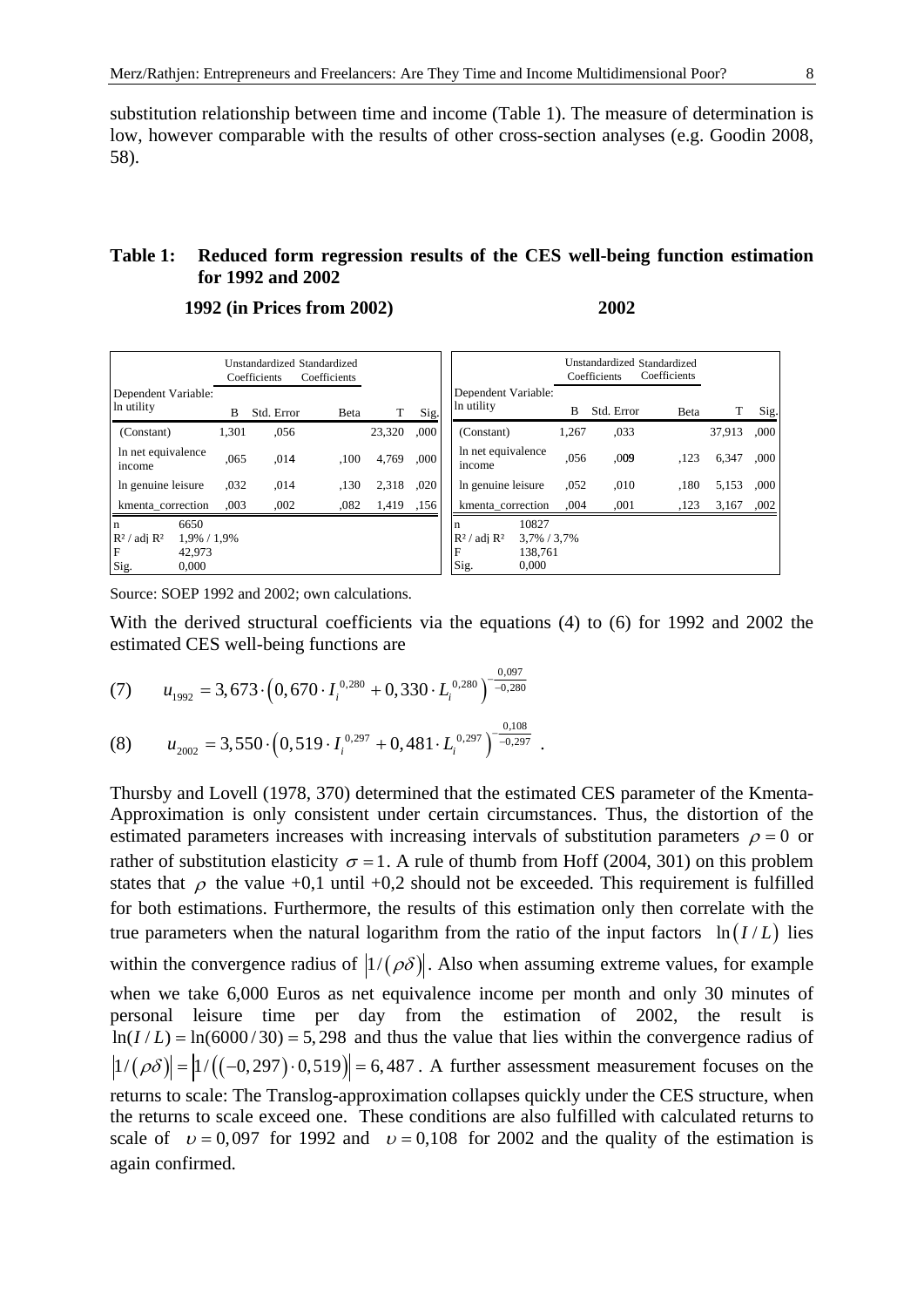To conclude, the goodness of estimation criteria support the chosen translog approximation and CES well-being function estimation. The estimated coefficients show a significant substitution of genuine personal leisure time and equivalized household net income.

#### **Substitution/compensation of personal leisure time and income 1992 and 2002**

The estimated CES well-being functions (7) and (8) show returns to scale of  $v_{1002} = 0,097$ and  $v_{2002} = 0,108$  as well as substitution elasticities of  $\sigma = \frac{1}{1+\rho} = 1,389$  for 1992 and  $\sigma$  = 1, 422 for 2002 (Table 2).

The **returns to scale** for 1992 characterise an increase in well-being of 6.95% when the genuine leisure time and income are doubled. The effect is greater for 2002 with 7.77% but the difference seems to be of minor importance<sup>15</sup>.

#### **Table 2: CES Well-being Function, Substitution Elasticity and Returns to Scale for 1992 and 2002**

|                                 | 1992                                                                                                                                                             | 2002             |
|---------------------------------|------------------------------------------------------------------------------------------------------------------------------------------------------------------|------------------|
| <b>CES Well-being Function</b>  | $u = 3,673 \cdot (0,670 \cdot I_i^{0.280} + 0,330 \cdot I_i^{0.280})^{-0.097}$<br>$u = 3,550 \cdot (0,519 \cdot I_i^{0.297} + 0,481 \cdot I_i^{0.297})^{-0.108}$ |                  |
| <b>Substitution Coefficient</b> | $\rho = -0,280$                                                                                                                                                  | $\rho = -0.297$  |
|                                 |                                                                                                                                                                  |                  |
| <b>Substitution Elasticity</b>  | $\sigma = \frac{1}{1+\rho} = 1,389$                                                                                                                              | $\sigma = 1,422$ |
| <b>Returns to Scale</b>         | $v = 0.097$                                                                                                                                                      | $\nu = 0.108$    |

Source: SOEP 1992 and 2002; own calculations.

The **substitution elasticity**  $\sigma = \frac{1}{1+\rho}$  measures the elasticity of substitution between

personal leisure time (L) and income (I) as a percentage change in the factor ratio (L/I) dependent on the percentage change in slope of the indifference curves<sup>16</sup>. Or, simply said, the substitution elasticity is a measure of the curvature of the indifference curves and ranges between perfect substitution ( $\rho = -1, \sigma = \infty$ ) and complementary ( $\rho = \infty, \sigma = 0$ , the Leontief case). $17$ 

**Perfect Substitute (** $\sigma = \infty$ **):** The input factors personal leisure time and income can be completely substituted by each other.

**Leontief case**  $(\sigma = 0)$ : The input factors personal leisure time and income cannot be substituted. People would prefer a certain ratio of personal leisure time and income. Based on

<sup>&</sup>lt;sup>15</sup> Returns to scale k:  $f(k \cdot I, k \cdot L) = u \cdot k^v$  with k as a scalar.

<sup>&</sup>lt;sup>16</sup> Marginal rate of substitution, ratio of marginal products (partial gradients).

<sup>&</sup>lt;sup>17</sup> With a constant substitution the substitution elasticity is constant along the straight-line starting from zero; the ratio of personal leisure time and income is constant.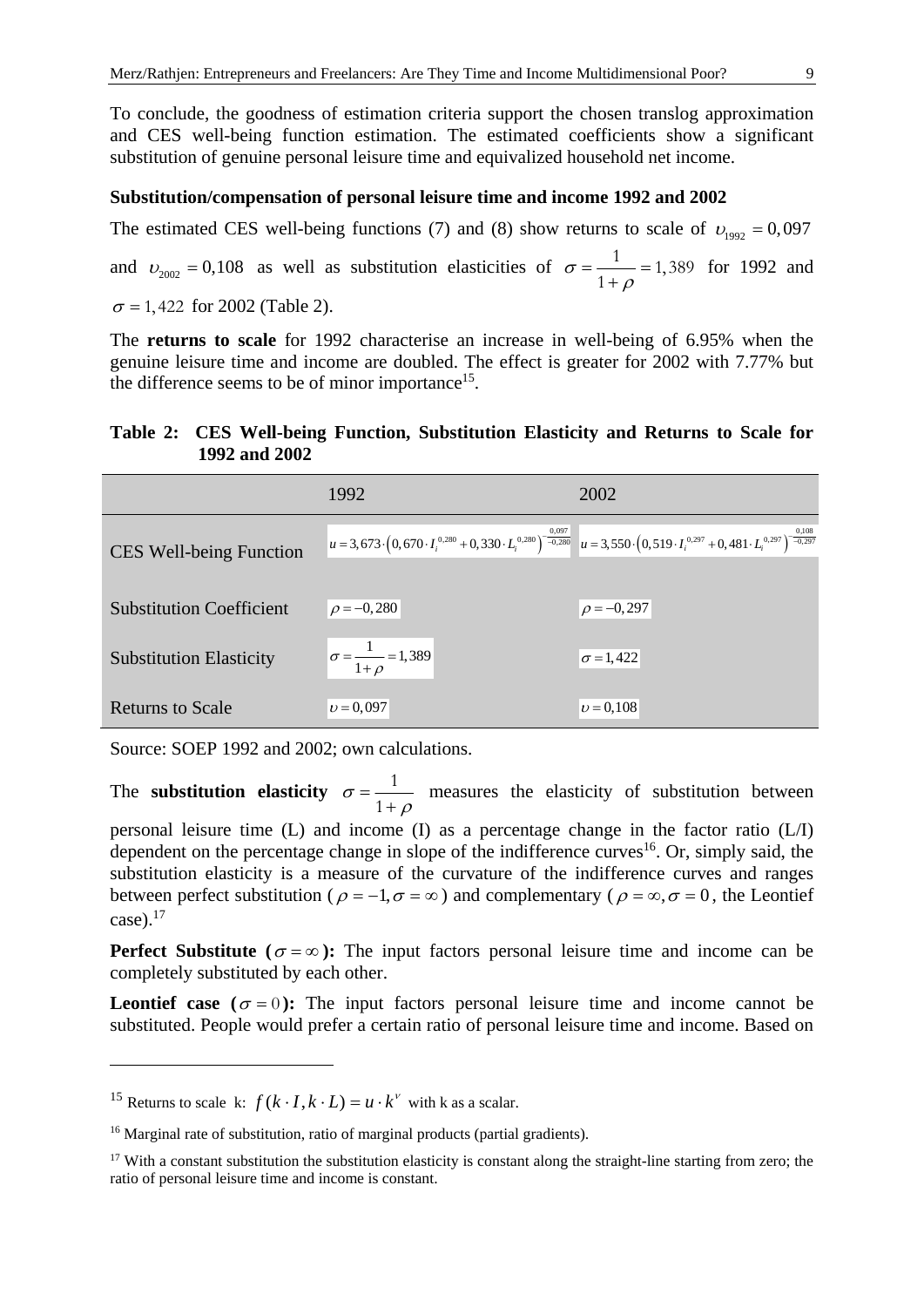this optimal factor ratio they are not willing to give up a part of the input factor, no matter how much compensation they acquire from the other input factor.<sup>18</sup>

# In the 10-year-observation the substitution elasticity of  $\sigma = \frac{1}{1+\rho} = 1,389$  for 1992 increased

to  $\sigma = 1,422$  for 2002. Thus, we are closer to the perfect substitution situation, although marginal. The substitution between leisure time and income has become more elastic. One could argue, that leisure time has become more valuable to the population because a certain decrease in income is more acceptable for compensation.

Figure 1 presents the indifference curves of the estimated CES well-being functions for the years 1992 and 2002. With the increase in substitution elasticity the substitution ability between personal leisure time and income increases, the indifference curves are less "curved", more "flat". All together, these changes can be interpreted as an increase in the importance of genuine leisure time as opposed to net equivalence income.





Source: SOEP 1992 and 2002; own calculations.

1

## **4 Interdependent Multidimensional Poverty Regimes**

#### **4.1 Time, Income and Interdependent Multidimensional Poverty Concept**

After quantifying the substitution/compensation of personal leisure time and income as a population evaluation above, the following question arise: what is the interdependent multidimensional (IMD) poverty line, i.e. which indifference curve will serve as the IMD poverty threshold from Figure 1.

**Income Poverty**: The majority of conventional income-based poverty concepts in the EU count a person as being poor at risk when the equivalence household net income is below 60% of the median net equivalent income of all (Bundesregierung 2005, XV). Figure 2 shows that in our approach a person is assigned to be income poor when (s)he is left of that income poverty level (at the x-axis).

<sup>&</sup>lt;sup>18</sup> Or in other words: If an individual has relatively much personal leisure time und relatively less income, more personal leisure time does not raise well-being. And accordingly: If an individual has relatively much income and relatively less personal leisure time, more income does not raise well-being.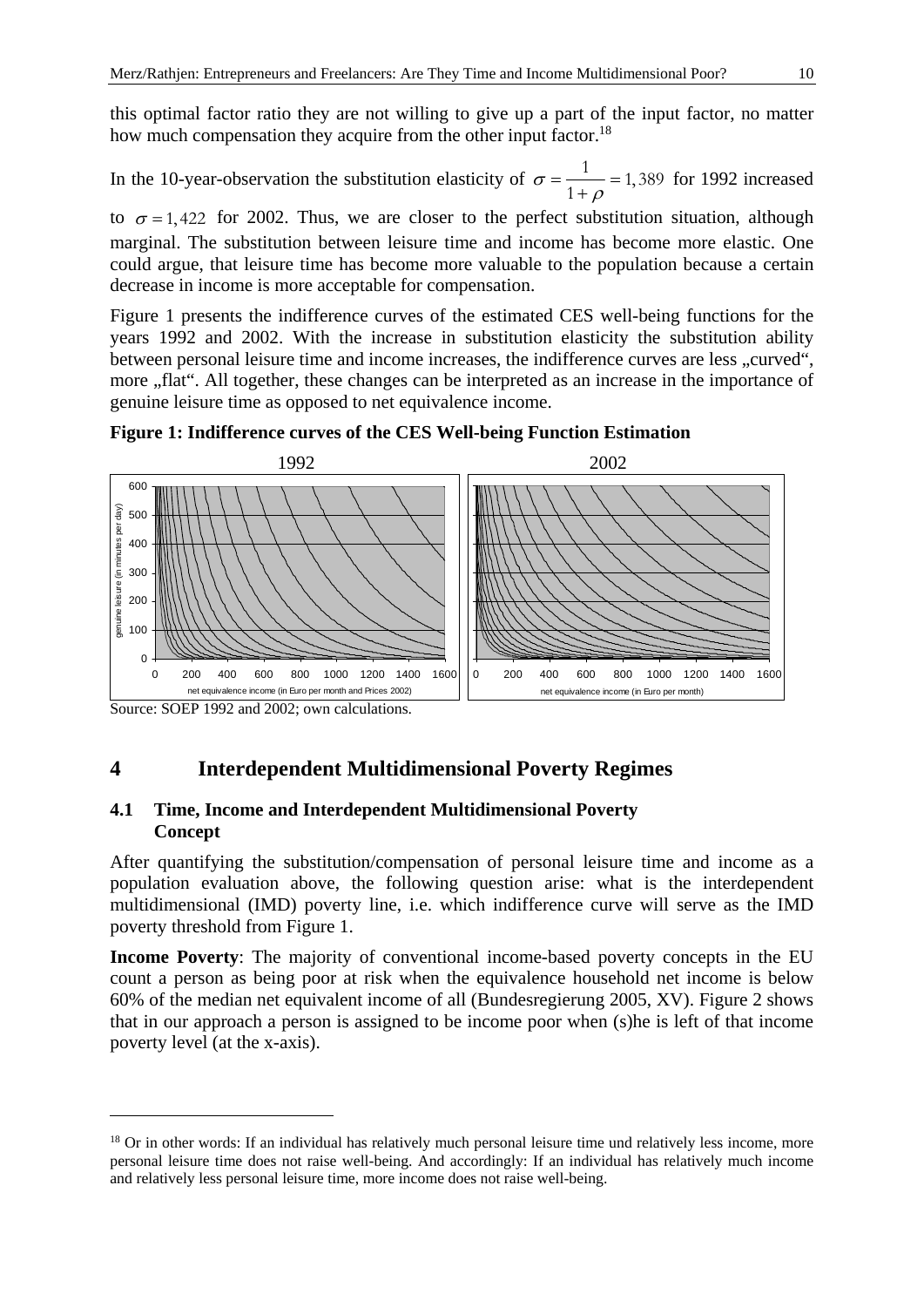



Source: own presentation

**Time Poverty**: For the definition of time poverty in the anglo-saxon hemisphere Bittman (1999, 14) refer to a median concept as well: "A commonly employed standard used to benchmark [income] poverty [..] is 50 per cent of the median. [..] Applying an analogous standard (50 per cent of the median leisure time) [..] we can get some idea of what social situation produces the most severe kinds of time poverty". Analogue but according EU standards we refer to the 60%-median line, however and as mentioned, in reference to the personal situation and according to genuine personal leisure. Affected individuals are those who are below the personal leisure time poverty threshold in Figure 2 (at the y-axis).

**Interdependent Multidimensional Poverty**: Now the question is, which indifference curves from Figure 2 should be the interdependent multidimensional (IMD) poverty threshold. A person who neither is time nor income poor (regime 6 in Figure 2), also according to the IMD poverty concept, should not be counted as poor. The indifference curve being searched for, therefore, cannot cross regime 6 in Figure 2. That a person who is time as well as income poor (regime 1 in Figure 2), should be counted as poor, also according to the IMD poverty concept, is likewise revealing. The indifference curve being searched for cannot cross regime 1 either and, thus, cross the intersection of the single time and income poverty thresholds. In other words: People with a well-being level below that assigned well-being level of the population are counted to be interdependent multidimensional time and income poor.

#### **4.2 Time, Income and Multidimensional Poverty with GTUS time Use Diary Data – Definitions**

As with the estimation of the CES well-being function the socio-economic panel (SOEP) can be used to determine the time and income poverty threshold. However, the time-use-surveys (GTUS) of 1991/92 and 2001/02 provide two surveys with more detailed time-use information based on time use diaries, which we draw upon in the following.

The two time use surveys of 1991/92 and 2001/02 were carried out by the Federal Statistic Office as representative samples for Germany. Participants were asked to note their daily routines subsequently in diaries in their own words and three times during the week, two working days and a Saturday or Sunday. In addition to the then coded diaries the participants completed a person and household questionnaire. For 1991/92 and for our analysis 6,845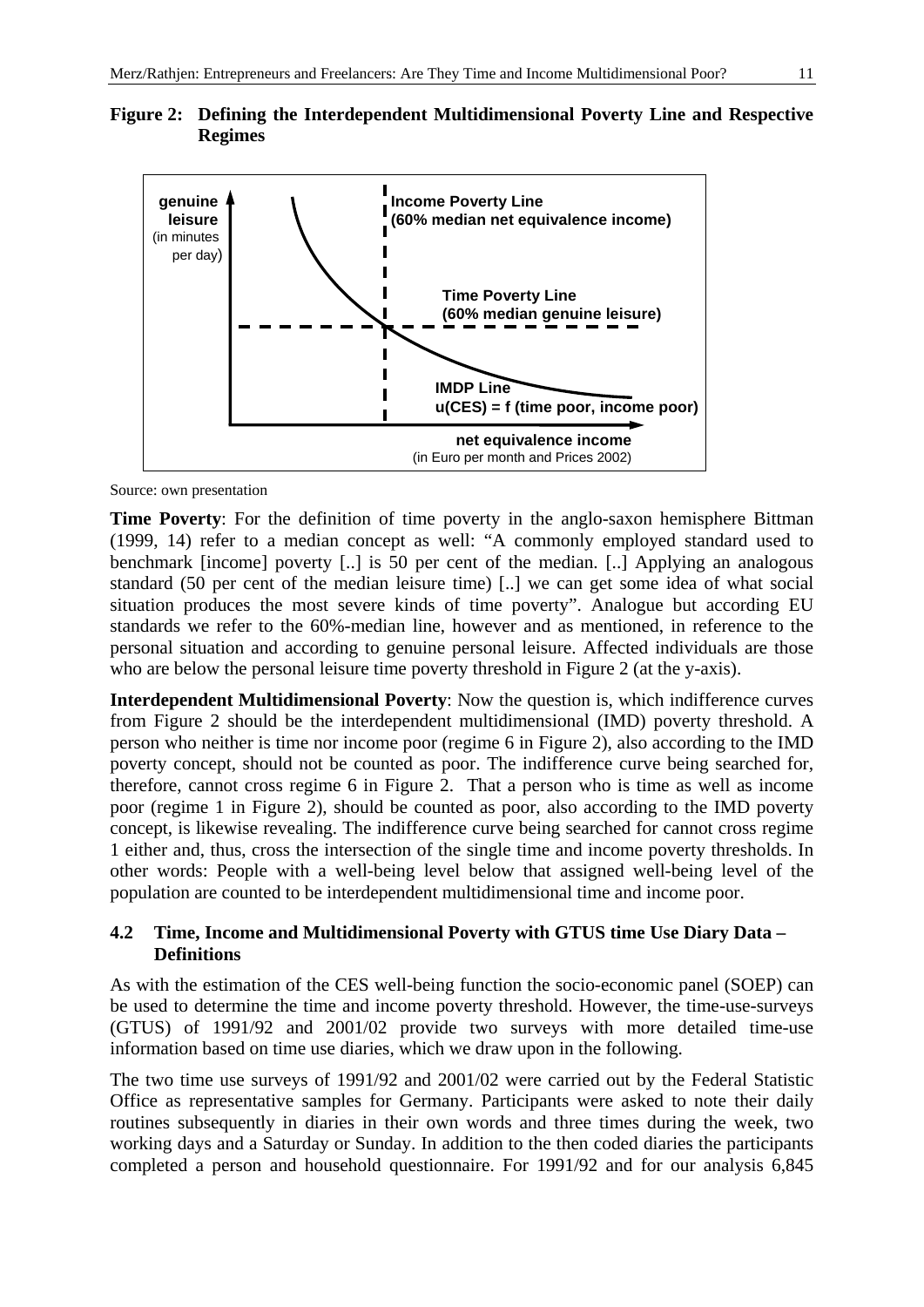households with 15,366 persons and 30,732 diaries are available. In 2001/02 5,171 households with 11,962 persons and 35,813 diaries form our data base.

After individuals with daily working hours of less than 5 hours were eliminated for our empirical analysis (see above), the final database for 1991/92 consisted of 3,242 households, 5,059 persons and 9,922 diaries and for 2001/02 of 1,890 households, 2,871 persons and 8,147 diaries.

Net equivalence Income: The monthly net equivalence income was computed from household information. The prices from 1991/92 were adjusted to the 2001/02 situation

Personal Leisure: The personal leisure time per day was defined as the sum of all activities allotted to a category from Table 3.

| 1991/92                            | 2001/02                                  |
|------------------------------------|------------------------------------------|
| • "Contact/Conversations/          | • "Social Life and Entertainment"        |
| Sociality"                         | $(Activities 500-531)$                   |
| (Activities 611-640, 699)          | • "Participation in athletic activities" |
| • "Media Use/Free-time Activities" | e.g. outdoor activities"                 |
| (Activities: 711-740, 799)         | (Activitites: 600-649)                   |
|                                    | • "Hobbys and Games"                     |
|                                    | (Activities 700-739)                     |
|                                    | • "Mass Media"                           |
|                                    | (Activities: 800-849)                    |

**Table 3: Personal Leisure Activities for 1991/92 and 2001/02** 

Source:GTUS 1991/92 and 2001/02 own diagram.

By incorporating the use of mass media such as watching television into the personal leisure time, a relatively high time poverty value can be expected. However, meanwhile, the use of mass media is an essential part of personal leisure activity and an activity with familial social participation; our argument to incorporate this activity.

#### **4.3 Time, Income and IMD Poverty Lines in Germany**

Using the above databases a median equivalized net household income per month of 1,109.64 Euros<sup>19</sup> is resulting for 1991/92 and 1,322.58 Euros per month for 2001/02. The single income poverty threshold (60%) thus is 665.78 Euros for 1991/92 and 793.55 Euros for  $2001/02$  (see Figure 3).<sup>20</sup> All income data are adjusted for price inflation by a 19.2% increase.

The median for personal leisure time is 265 minutes in 1991/92 and 310 minutes in 2001/02 per day, resulting in a time poverty level (60%) of 159 minutes for 1992/92 and 186 minutes for 2001/02 per day.<sup>21</sup>

<sup>19</sup> Price adjustment: in prices of 2002

<sup>&</sup>lt;sup>20</sup> Based on the Sample Survey on Income and Expenditure of the Federal Statistical Office of Germany, an income poverty threshold of 938 Euro net equivalized household income per month is calculated in the second Poverty and Richness Report of the Federal Administration (Bundesregierung 2005, 6). It is noted that the size of the calculated threshold depends on the applied equivalence scale, mean value and database. It is mentioned that other studies come to a poverty threshold of 604 Euro. Our threshold of 793,55 Euro for 2002 seems to be plausible against that background.

<sup>&</sup>lt;sup>21</sup>The calculations in Table 3 depend on the whole population here to achieve comparability to the traditional income poverty concepts.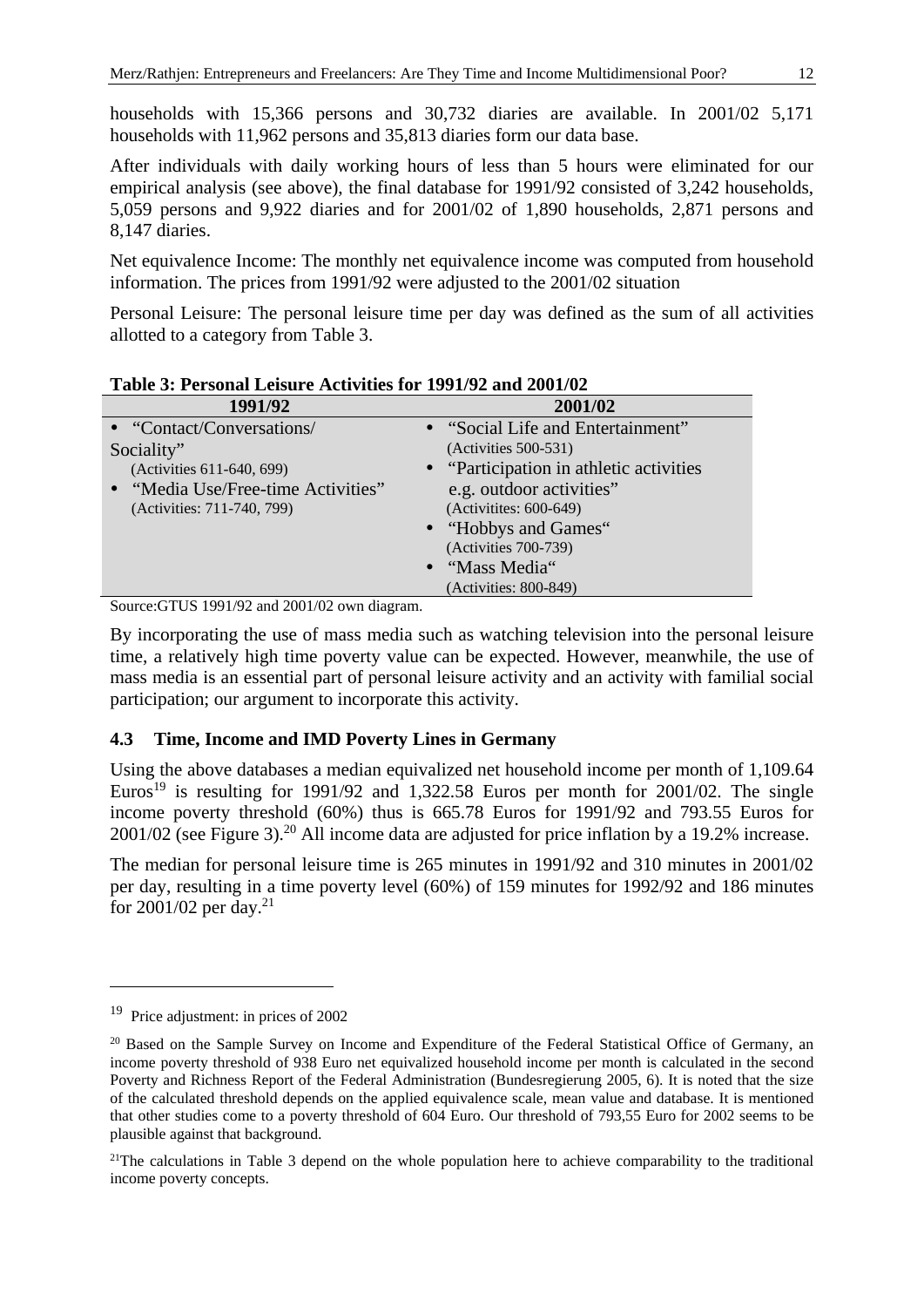The increase of personal leisure time as well as the time poverty threshold over the ten years period is 17% and is somewhat lower as the increase in the respective income by 19.2%.

The assigned IMD poverty threshold at the intersection of the single time and income thresholds is about a well-being level of 6.629 in 1991/92 and 6.828 in 2001/02 based on the estimations of the SOEP data (see Figure 3):

(9) 
$$
u_{1992}^{poor} = f(I^{poor}, L^{poor}) = 3,673 \cdot (0,670 \cdot 665,78^{0,280} + 0,330 \cdot 159^{0,280})^{-\frac{0,097}{-0,280}} = 6,629
$$

$$
u_{2002}^{poor} = f(I^{poor}, L^{poor}) = 3,550 \cdot (0,519 \cdot 793,55^{0,297} + 0,481 \cdot 186^{0,297})^{-\frac{0,108}{-0,297}} = 6,828
$$

#### **Figure 3: Time, Income and interdependent multidimensional Poverty Regimes for 1991/92 and 2001/02 in Germany**



Source: GTUS 1991/92 and 2001/02; own calculations; total population.

If a person is below this assigned IMD poverty level by the German population then (s)he will be counted as being interdependent multidimensional time and income poor.

# **5 Results: Dynamics of Time, Income and Interdependent Multidimensional Poverty in Germany**

Given these thresholds each sample person then is belonging to one of the six multidimensional poverty regimes out of Figure 2, making descriptive and multivariate analysis of a person's socio-economic background in the various poverty regimes possible. Chapter 4.1 describes general results for the active population and the working poor. Chapter 4.2 focuses on the self-employed. Note in general, as in traditional income poverty analysis, it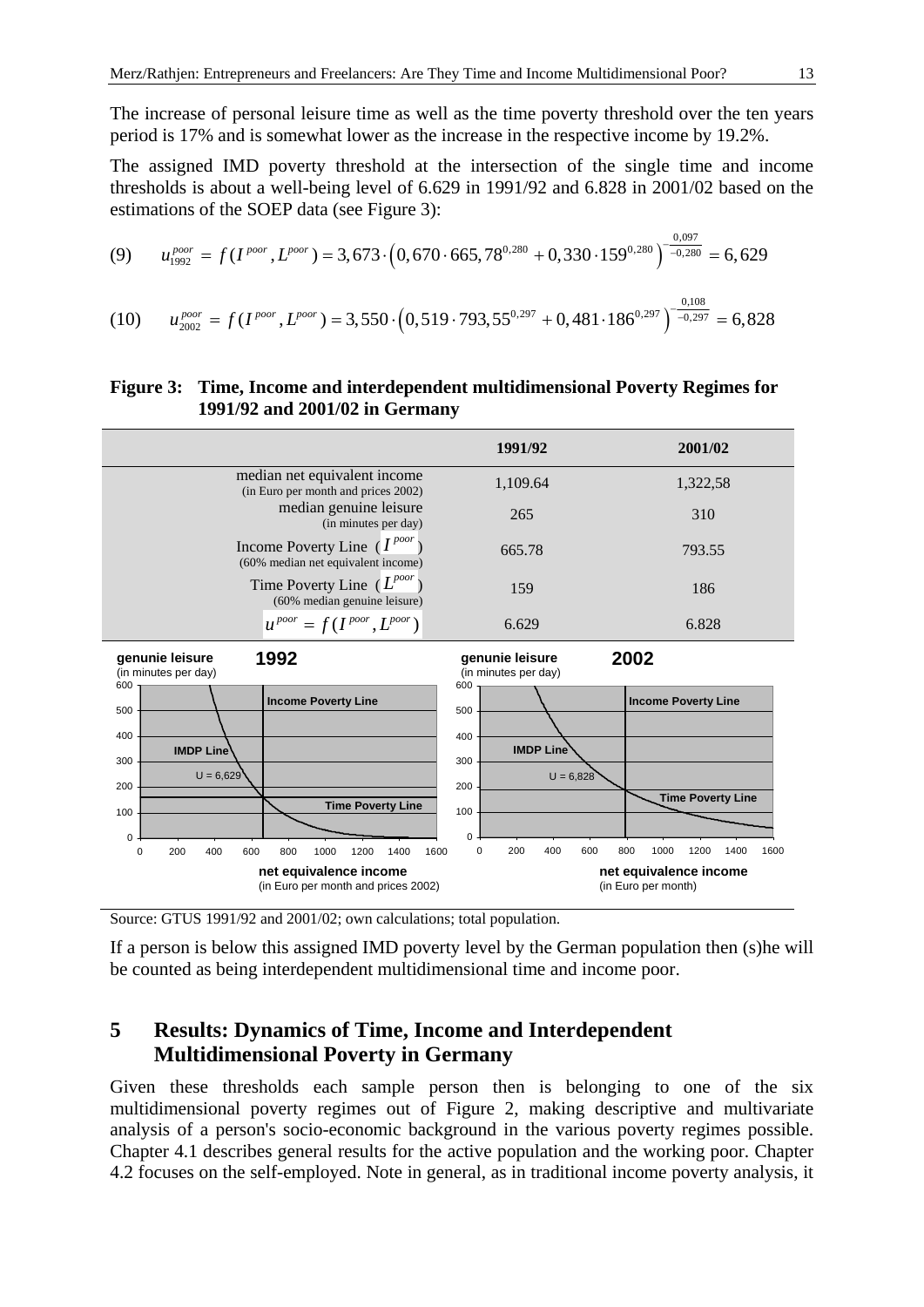is not important if on the individual level a person voluntarily allocates himself into one of the poverty regions. It is the assigned situation under a certain poverty threshold which yields the respective head count ratio.

#### **5.1 Working poor, Active Population and IMD Poverty**

**Income poverty:** Within the total working population, the head count ratio of the income poor active population, the so called , working poor", rose from  $4.2\%$  (1992) as a percentage of all active persons (regime 1: 2.1%, regime 2: 1.3%, regime 4: 0.8%) to 4.8% in 2002 (see Figure 4, Table 4). $^{22}$ 

**Time poverty:** Time poverty grew about 4.2 percent points from 43.1% to 47.3% (regime 1, 3 and 5) within that ten years period.<sup>23</sup>

**Income poor as well as time poor:** 2.1% respectively 2.5% of all working persons.

**Interdependent multidimensional (IMD) poverty** increased by 3.5 percentage points from 8.7% to 12.2% (regimes 1, 2 and 3).



**Figure 4: Results of Time, Income and IMD Poverty – Active Population** 

Source: GTUS 1991/92 and 2001/02; own calculations; active population.

1

Thus, poverty of the active population increased in all dimensions in the 1990s until 2001/02 but particularly in the time dimension: income poverty increased by 0.6 percentage points; time poverty increased by 4.2 percentage points and particularly the interdependent multidimensional (IMD) time and income poverty increased by 3.5 percentage points.

Our interdependent multidimensional (IMD) poverty concept allows compensation between time and income judged by the population. Accordingly, a deficit in one dimension not necessarily is compensated by the other dimension in the same magnitude. The compensation effects are visible in the above single time respective income poverty line, regimes 3, 5 and 2, 4 (see also Figure 5).

**Regime 5 persons**, for instance, are assigned to be able to compensate their time deficit by income.

<sup>&</sup>lt;sup>22</sup> The results are confirmed by other studies focussing on the "working poor" (see e.g. Rhein 2009, 4). Remember, a working poor person is due to the household base measurement of poverty.

<sup>&</sup>lt;sup>23</sup> Analysis within this chapter are based on the working population. Hence a relatively high percentage of time poor people and a relatively low – but remarkable – percentage of income poor people results.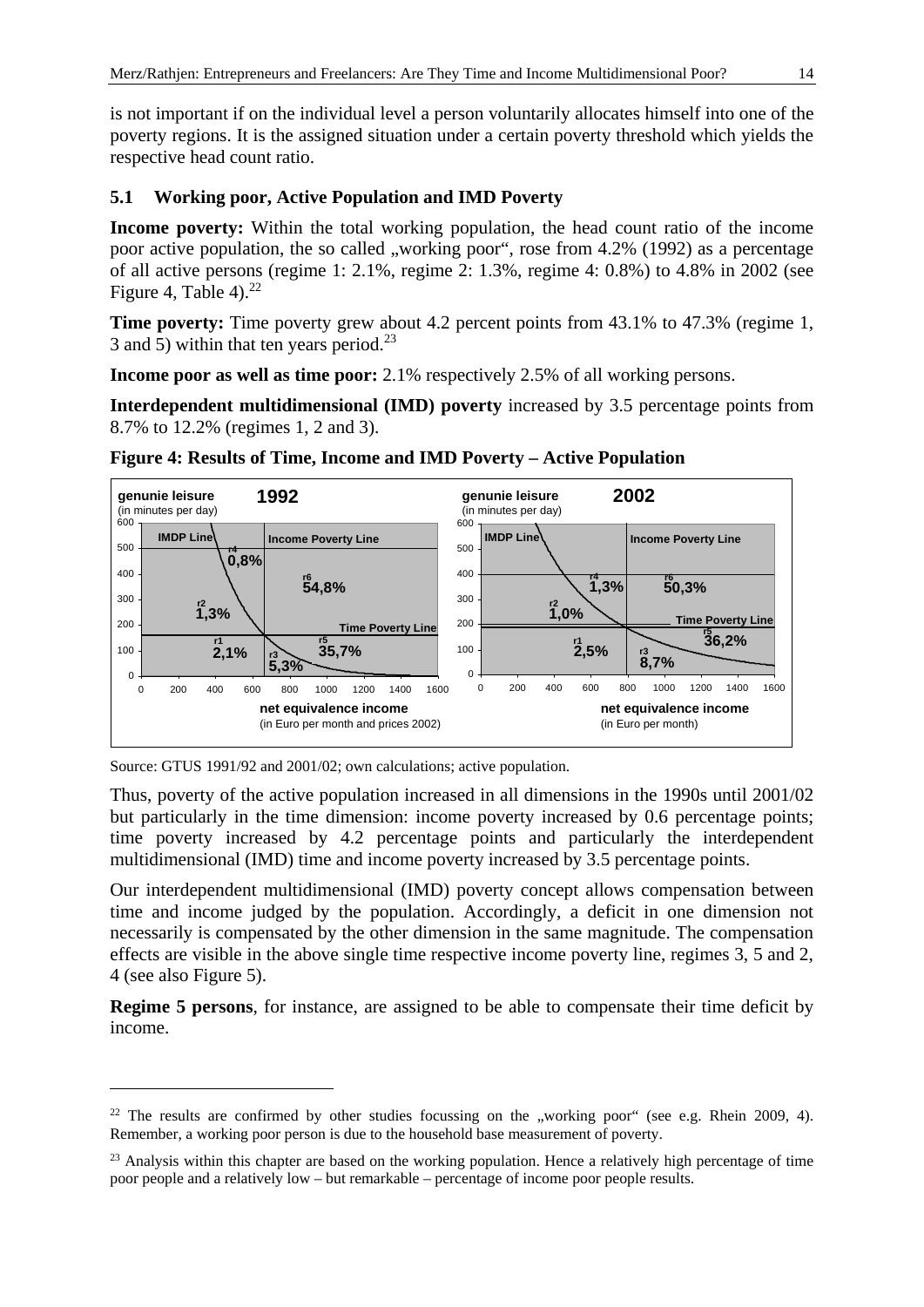#### **Figure 5: IMD Poverty Regimes**



Source: Own figure.

**Regime 3 persons**, in contrast, are also time, but not income poor. However, income – though above the single income poverty line – is not high enough to compensate for the time deficit, resulting in IDM poverty.

Remarkably, within the 10 years period the percentage of the regime 3 persons dramatically rose from 5.3% to 8.7% in 2002.

**Regime 2 persons** are income but not time poor, they are assigned not to compensate income deficits by higher time and thus are IMD poor.

This regime has a poverty quota of 1.0% (2002), which is similar to the area in which poverty income can be compensated by higher leisure time with a poverty quota of 1.3% (regime 4).

A substitution situation below the income poverty line is discussible since income at and below the poverty threshold already describes a money valued socio-cultural minimum. Nevertheless, some compensation is assigned by the total population evaluation. Certainly the compensation of income by time in regime 4 (no more IMD poor but single income poor) with 1.3% (2002) has a much lower quantitative importance than the compensation of time by income above the income poverty line with 36.2% (regime 5) which emphasizes the overall importance of income. Nevertheless, it is remarkable that genuine personal leisure time is assigned to be so valuable that the time deficit cannot be compensated by above poverty income for 8.7% (2002) of the active population; and, this head count ratio raised remarkably from 5.3% to 8.7% within the ten years period of investigation.

Compared to the single income poverty threshold situation altogether, our new IMD poverty approach reduces single income poverty by 1.3% (regime 4) but adds 8.7%; a net balance of +7.4% (4.5% in 1992) additional working poor who are neglected in the poverty debate so far.

With Table 4 the occupational status and its resulting poverty head count ratio in all poverty regimes is given. Without going into detail it will be visible that in all poverty regimes and in the aggregates income poverty, time poverty and IMD poverty, there are distinct differences between the respective working groups. In particular, the self-employed shows a different picture which is of special interest in our study and in the following chapter.

Further results for socio-economic and socio-demographic groups such as gender, age, education, weekly work load, nationality of the household and family structure and region for 2002 are discussed in Merz and Rathjen 2012.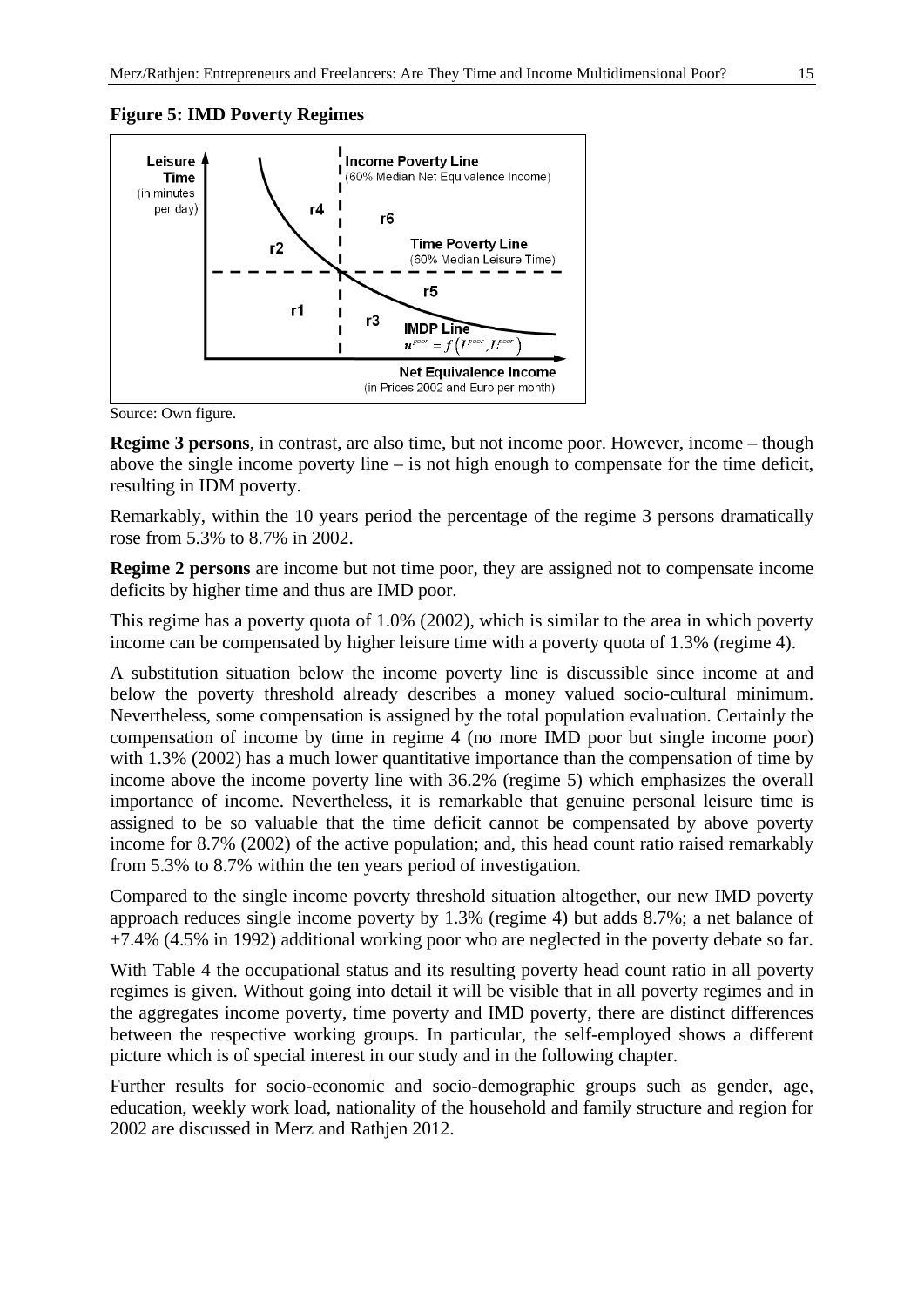| in $\%$                    | <b>Poverty Sectors</b> |                |                  |         |     |              |     | <b>Income</b>    |           | <b>Time</b> |                |      |           |                |                    |      |
|----------------------------|------------------------|----------------|------------------|---------|-----|--------------|-----|------------------|-----------|-------------|----------------|------|-----------|----------------|--------------------|------|
|                            | $\mathbf{1}$           |                | $\boldsymbol{2}$ |         |     | $\mathbf{3}$ |     | $\boldsymbol{4}$ | 5         | 6           | <b>Poverty</b> |      |           | <b>Poverty</b> | <b>IMD Poverty</b> |      |
|                            | 1992 2002              |                | 1992 2002        |         |     | 1992 2002    |     | 1992 2002        | 1992 2002 | 1992 2002   | 1992           |      | 2002 1992 | 2002           | 1992               | 2002 |
| <b>Occupational Status</b> |                        |                |                  |         |     |              |     |                  |           |             |                |      |           |                |                    |      |
| Self-employed              | 2.3                    | 8.8            | 2.2              | 1.7     | 7.1 | 11.6         | 0.9 | 1.5              | 40.4 37.9 | 47.1 38.5   | 5.4            | 12.0 | 49.8 58.3 |                | 11.6               | 22.1 |
| Civil servants             | 0.1                    | 0.0            | $0.0\,$          | $0.0\,$ | 2.4 | 4.1          | 0.4 | 0.1              | 33.9 41.2 | 63.3 54.4   | 0.4            | 0.3  | 36.4 45.3 |                | 2.4                | 4.3  |
| White collar worker        | 1.2                    | 0.7            | $0.4\phantom{0}$ | 0.4     | 5.7 | 6.8          | 0.4 | 0.5              | 40.2 41.4 | 51.8 50.2   | 2.3            | 1.6  | 47.1 49.0 |                | 7.7                | 7.9  |
| Blue collar worker         | 2.9                    | 2.2            | 1.6              | 1.0     | 5.0 | 10.7         | 1.0 | 2.1              | 31.9 32.0 | 57.6 51.9   | 5.5            | 5.3  |           | 39.9 45.0      | 9.5                | 14.0 |
| Other<br>occupation        | 4.1                    | 6.3            | 3.7              | 4.2     | 5.6 | 10.8         | 2.9 | 3.9              | 24.1 18.6 | 59.6 56.2   | 10.7           | 14.4 |           | 33.8 35.8      | 13.4               | 21.3 |
| <b>Total</b>               |                        | $2.1\quad 2.5$ | 1.3              | 1.0     | 5.3 | 8.7          | 0.8 | 1.3              | 35.7 36.2 | 54.8 50.3   | 4.2            | 4.8  | 43.1 47.3 |                | 8.7                | 12.2 |

## **Table 4: Time-, Income and Interdependent Multidimensional Poverty –Occupational Status, Germany 1992 and 2002**

\* in % of all in the respective status; IMD Poverty = Interdependent Multidimensional Poverty

Source: GTUS 1991/92 and 2001/02, own calculations; active population.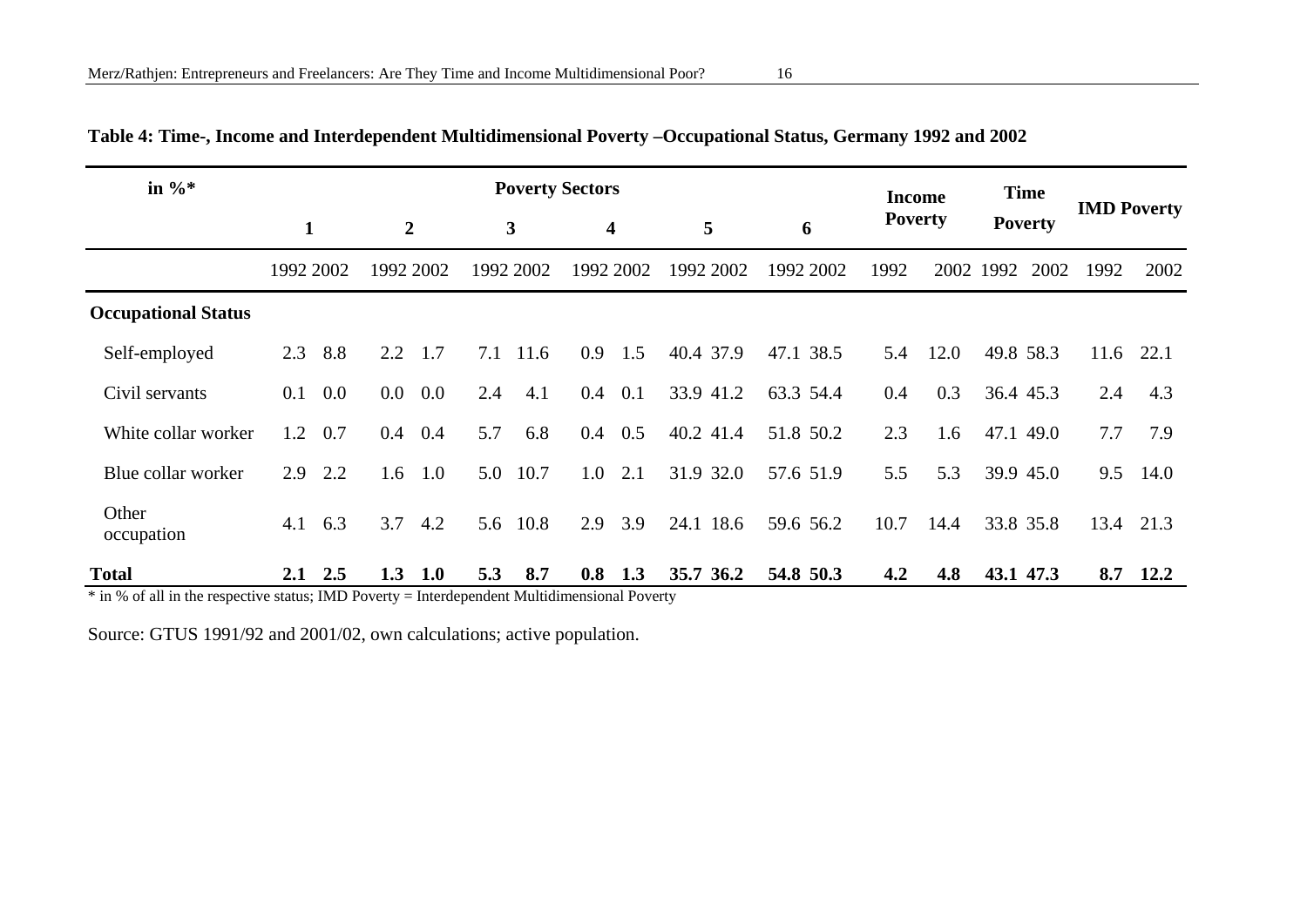#### **5.2 Self-employed, Freelancers and Entrepreneurs and IMD Poverty**

As to our general question about time and income poverty of the self-employed, the main answer and astonishing result is that self-employed persons are more strongly affected by poverty in any regime than any other group of the active population: income poverty (1992: 5.4%; 2002: 12.0%), time poverty (1992: 49.8%; 2002: 58.3%) and interdependent multidimensional (IMD) poverty (1992: 11.6%; 2002: 22.1%). This holds not only for 1992 but also ten years later for 2002. Furthermore, the increase of all three poverty regimes within the ten year period is higher than that of all active persons (Tables 4 and 5).

| <b>Poverty Regimes</b>                  | Self-employed |           | Index        | <b>Active</b><br><b>Population</b> |      | Index        |  |
|-----------------------------------------|---------------|-----------|--------------|------------------------------------|------|--------------|--|
|                                         | in $%$        |           | $1992 = 100$ | in $%$                             |      | $1992 = 100$ |  |
|                                         |               | 1992 2002 |              | 1992                               | 2002 |              |  |
| Income Poverty $(1, 2, 4)$              |               | 5.4 12.0  | $222$ ***    | 4.2                                | 4.8  | $114**$      |  |
| Time Poverty $(1, 3, 5)$                |               | 49.8 58.3 | $117***$     | 43.1                               | 47.3 | $110***$     |  |
| IMD Poverty $(1, 2, 3)$                 |               | 11.6 22.1 | $191$ ***    | 8.7                                | 12.2 | $140$ ***    |  |
| Time- and Income Poverty (1)            | 2.3           | 8.8       | 383 ***      | 2.1                                | 2.5  | $119**$      |  |
| $IMD$ Poverty $>$ Income Poverty<br>(3) |               | 7.1 11.6  | $163$ ***    | 5.3                                | 8.7  | $164$ ***    |  |

#### **Table 5: Time, Income and Interdependent Multidimensional Poverty of Selfemployed and Active Population, Germany 1992 and 2002**

In % of all self-employed respective All Working; Significance level of proportion test:  $5\% = 1\% = **$ ,  $0.1\% =$ \*\*\*

IMD Poverty = Interdependent Multidimensional Poverty

Source: GTUS 1991/92 and 2001/02, own calculations; self-employed and active population.

The number of income poor self-employed as well as time poor self-employed increased sharply. On top, the hard core, time as well income poverty (regime 1), rises from 2.3% in 1992 to 8.8% in 2002 almost quadrupled, even though from a relatively low level and remarkably underlines the particular poverty importance for the self-employed.

The increase in single income poverty within the self-employed is of its own importance; their income poverty head count ratio is more than doubled within the observed 10 years. Income poverty also is the driving factor for the almost twofold increase of interdependent multidimensional (IMD) poverty of the self-employed, although time poverty with an increase of 17% – and higher than the 10% increase for all active population – beyond all compensation effects is important too for the astonishing increase in IMD poverty of the self-employed.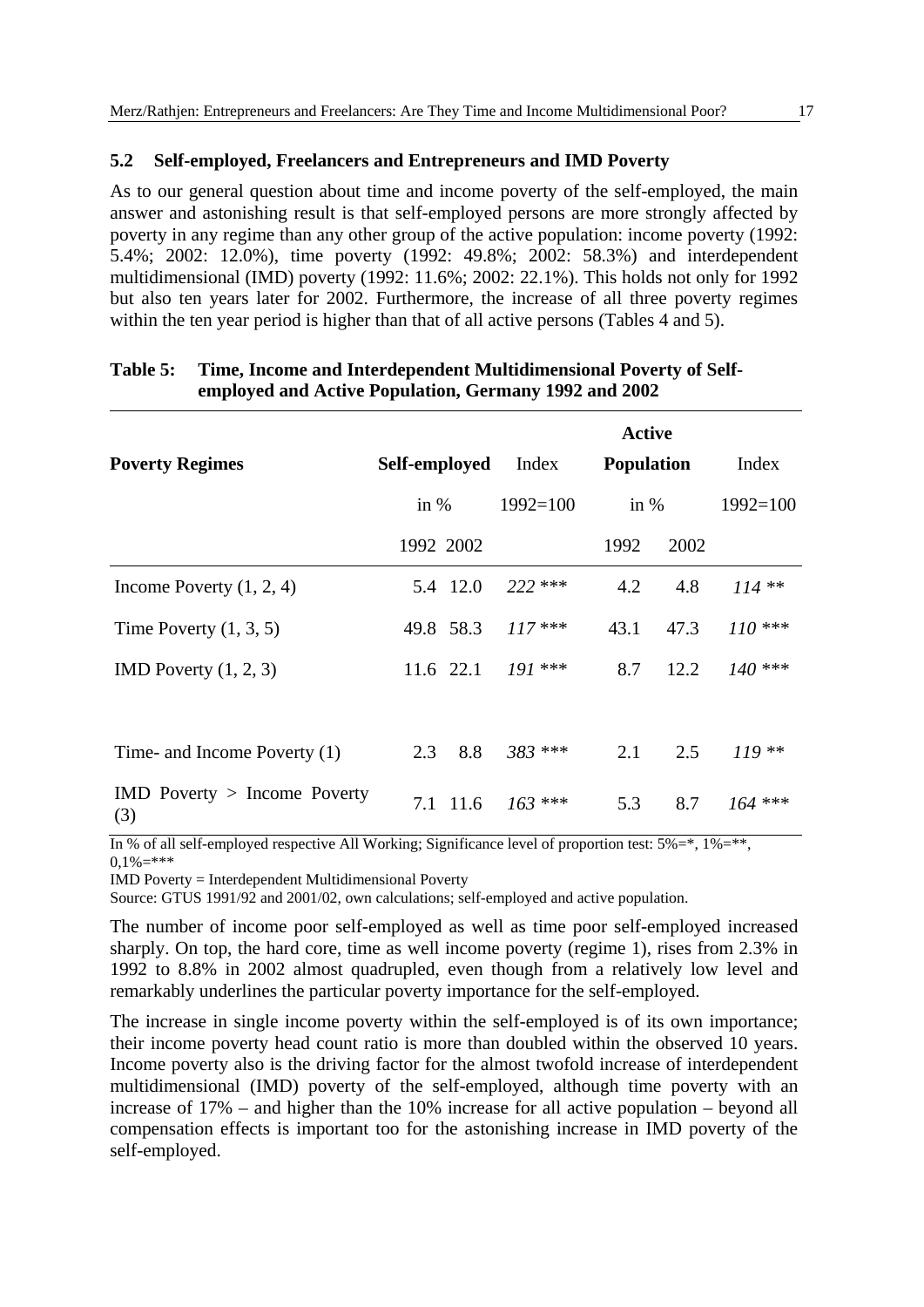A closer look to the compensation areas provides the following: **Regime 3 poverty**, with self-employed who despite an above poverty income are assigned not to compensate their time deficit, is remarkably higher for the self-employed than for the active population on average: with 7.1% (1992) and 11.6% (2002) poverty is considerably greater than for all working groups together with 5.3% (1992) and 8.7% (2002).

The relatively higher poverty head count ratios in all the IMD poverty regimes as well as the distinct above average increase of IMD poverty within ten years answers our general question by yes: compared to other working groups the self-employed in particular indeed are time and income poorer than the other working groups.

Together with the mentioned high income self-employed persons, a particular polarization within the self-employed<sup>24</sup> has to be recorded with a remarkable proportion of time and income poor self-employed.

Behind these results there may be many factors, such as an increase in outsourcing of certain services, an increase of pseudo self-employment ("Scheinselbständigkeit") and even an increase in working pressure especially for the self-employed because of a growing globalisation and harder competition.

#### **Freelancers, entrepreneurs an IMD poverty**

Strong differences in the income distribution within the group of the self-employed were already apparent from other analyses (e.g Merz 2001, 2007). This large heterogeneity among the self-employed in regard to their poverty situation is going to be also apparent with the following results (Table 6).

If we sub-divide the self-employed in freelancers (liberal professions) and entrepreneurs (traders) – empirically only possible for 2002 – then entrepreneurs are particularly affected by interdependent multidimensional (IMD) poverty. The head count ratio of interdependent multidimensional poor entrepreneurs is about 29.4% while the head count ratio of freelancers (liberal professions) is decidedly lower with 11.3%.

Time sovereignty within the self-employed seems to play a larger role for freelancers since their time poverty is lower than that of entrepreneurs.

Income poverty of freelancers with 7.2% is lower than that of entrepreneurs which is more than twofold higher (15.3%).

If each poverty regime is inspected the picture of poorer entrepreneurs compared to freelancers becomes even more clearer: the income as well as time poor entrepreneurs, the hard core of income and time poor people (regime 1) with 11.7%, as opposed to 4.6% for freelancers are much more strongly affected by both poverty dimensions: genuine personal leisure time and income.

 $24$  The polarization of self-employed single income is a result e.g. by Merz 2007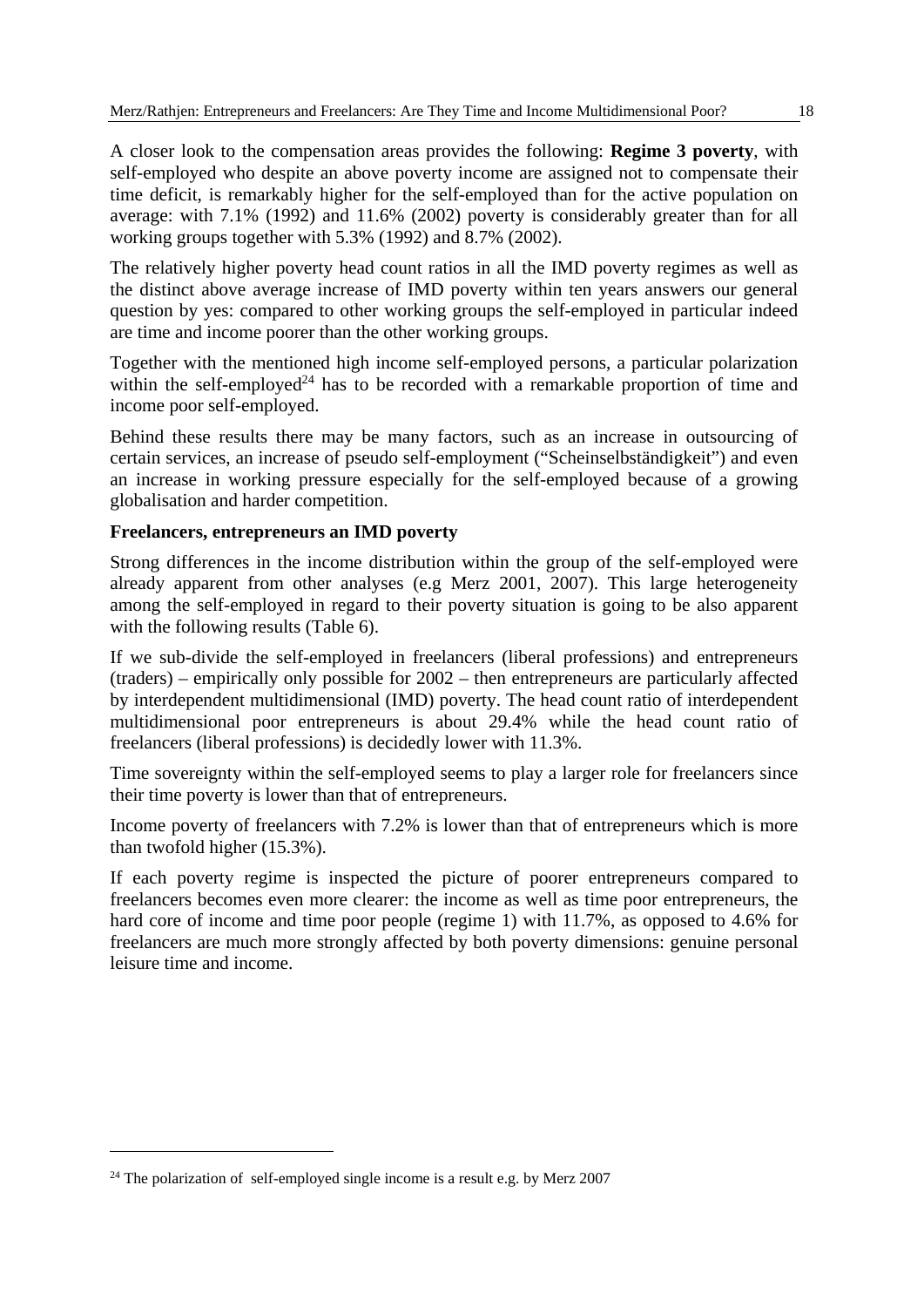|                                                       |                  | 2002                      |                        | 2002                     |                |
|-------------------------------------------------------|------------------|---------------------------|------------------------|--------------------------|----------------|
|                                                       | Free-<br>lancers | <b>Entre-</b><br>preneurs | Index                  | Self-<br><b>Employed</b> | <b>Overall</b> |
| <b>Poverty Regimes</b>                                |                  |                           |                        |                          |                |
|                                                       | $\%$             | $\%$                      | $Freelancers =$<br>100 | $\%$                     | $\%$           |
| Income Poverty $(1, 2, 4)$                            | 7.2              | 15.3                      | $213$ ***              | 12.0                     | 4.8            |
| Time Poverty $(1, 3, 5)$                              | 48.5             | 65.0                      | $134$ ***              | 58.3                     | 47.3           |
| IMD -Poverty $(1, 2, 3)$                              | 11.3             | 29.4                      | 260 ***                | 22.1                     | 12.2           |
|                                                       |                  |                           |                        |                          |                |
| Time <i>and</i> Income Poverty (1)                    | 4.6              | 11.7                      | 254 ***                | 8.8                      | 2.5            |
| <b>IMD</b><br>Poverty<br>Income<br>><br>Poverty $(3)$ | 6.3              | 15.2                      | 241 ***                | 11.6                     | 8.7            |

| Table 6: | Time, Income and Interdependent Multidimensional (IMD) Poverty of        |
|----------|--------------------------------------------------------------------------|
|          | <b>Freelancers (Liberal Professions) and Entrepreneurs, Germany 2002</b> |

Signficance test of proportion differences:  $5\% = 1\% = **.0.1\% = ***$ 

IMD-poverty = Interdependent Multidimensional poverty

Source: GTUS 1991/92 and 2001/02; own calculations.

Thus, although freelancers in all poverty regimes of multidimensional interdependent time and income poverty are less affected than entrepreneurs, there is still no relaxed situation among the all in all heterogeneous group of freelancers. The head count ratio of the socalled hard core poor freelancers with 4.6% is clearly higher than that of all working groups with 2.5%. Also, there are relatively more freelancers affected by single income poverty with 7.2% compared to the total average of all active population with 4.8%.

The results show that income and time poverty is a quantitative important phenomenon among the self-employed. In particular, the group of entrepreneurs are strongly affected by income and time poverty, although freelancers with regard to the hard core of time as well income poverty show a higher poverty head count ration than the working population together.

#### **5.3 IMD Poverty and Social Participation**

At the beginning of this paper we argued that a restricted genuine personal leisure time is expected to restrict also social participation, an important dimension in the capability poverty approach by Amartya Sen. As with Figure 6 the average time spent with others besides household members – being together with a social companion, participating in social life – indeed is considerably lower among the interdependent multidimensional (IMD) poor compared to the non IMD poor.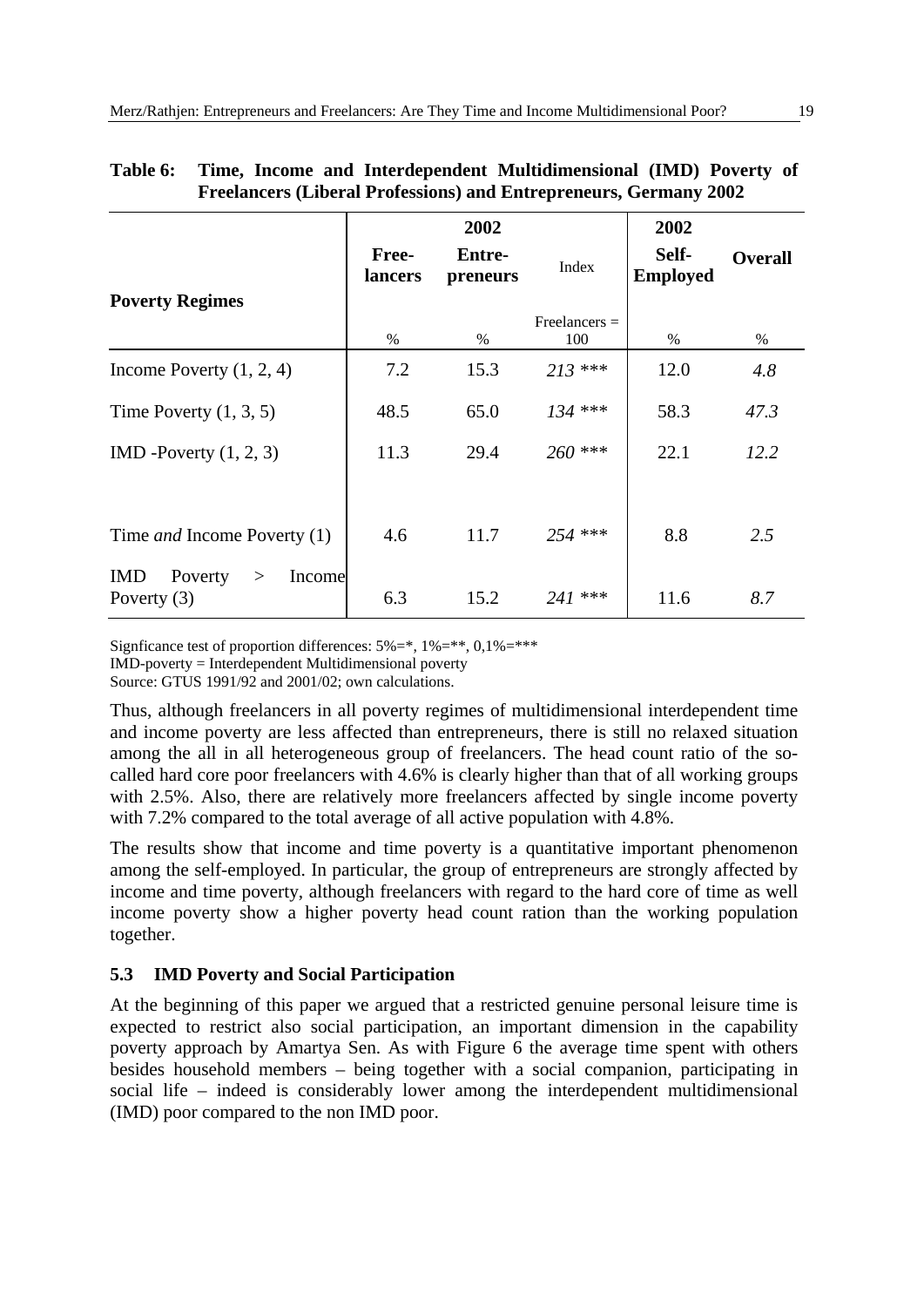#### **Figure 6: IMD Poverty and Social Participation 2002: Average Time (in minutes) Spent With Others (Besides Household Members) Within Genuine Personal Leisure Time – Self-employed as Freelancers and Entrepreneurs, active population**



IMD-poverty = Interdependent Multidimensional Poverty Source: GTUS 2001/02; own calculations

Time poverty as measured by genuine personal leisure time, therefore, indeed reduces societal involvements as well as social and cultural participation.

# **6 Concluding Remarks**

Our analysis of time and income poverty among the self-employed for the first time presents results that enhance the traditional income-oriented poverty concept by the time dimension of genuine, personal leisure time within an interdependent multidimensional poverty approach. Considering time as genuine personal leisure time, the aspect of social participation possibilities in the sense of the capability poverty approach by Amartya Sen is taken into account within our multidimensional poverty concept.

With a population wide evaluation of the interdependence between personal leisure time and income we include the substitution/compensation which is assigned by the population. Empirically we estimated a CES well-being function with SOEP data to capture the assigned compensation and analyzed the multidimensional poverty situation within an interdependent framework with available German time use diary data 1992 and 2002.

#### **Results Active Population and the Working Poor**

The empirical analysis shows that poverty measured as the respective head count ratio among the active population has increased considerably with regard to all time and income poverty regimes within the ten years period under investigation:

- Single income poverty from 4.2% to 4.8%
- Single time poverty from 43.1% to 47.3%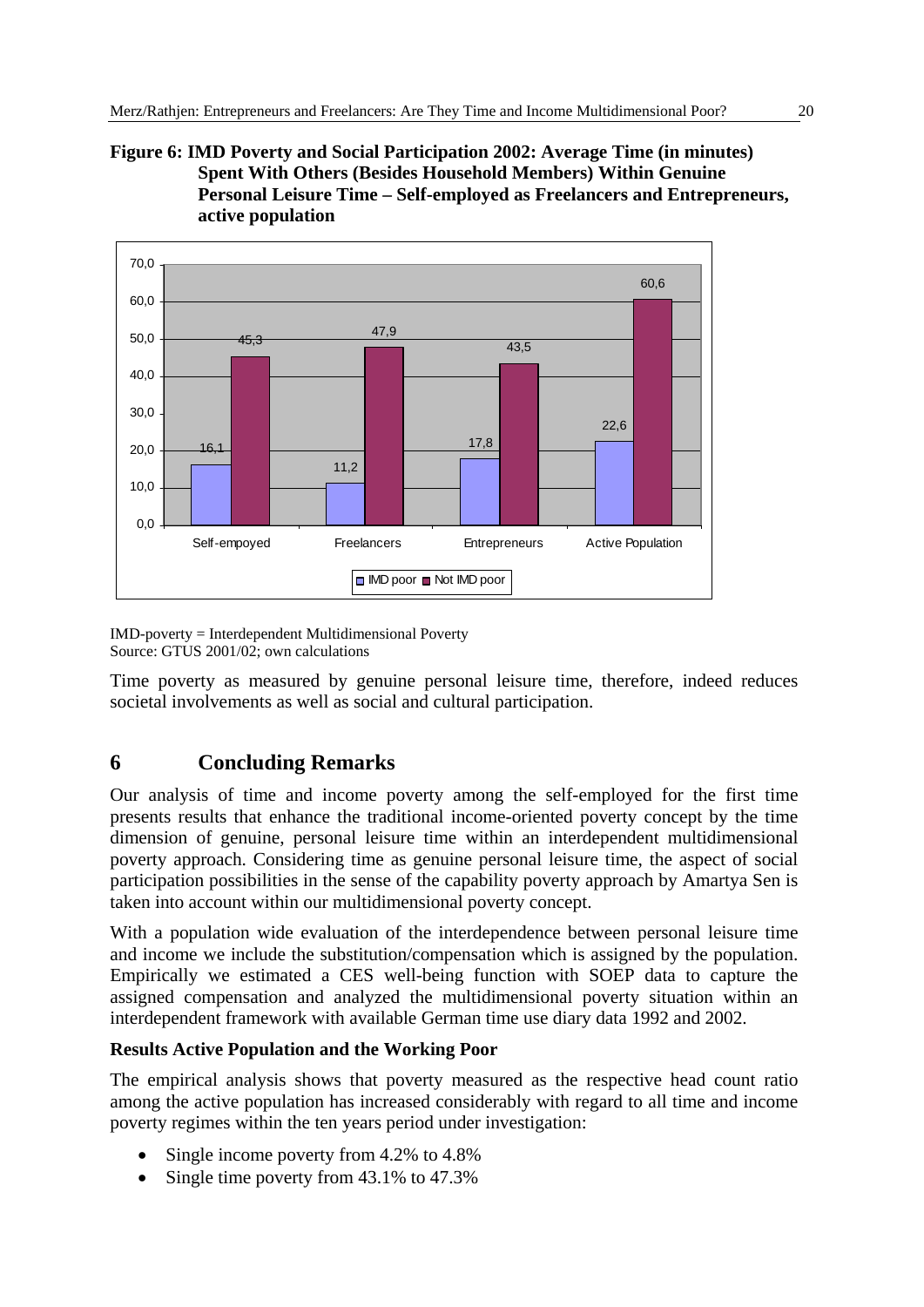- Income as well as time poverty from 2.1% to  $2.5\%$
- Interdependent multidimensional poverty from 8.7% to 12.2%

Furthermore, a substantial proportion of the working poor are assigned not to compensate their time deficit by a higher income. These people, though they earn more than the single income poverty threshold, have such an important time deficit which cannot be substituted even by an income above the income poverty threshold. Their head count ratio rised from 5.3% to 8.7% in 2002.

In particular this group has not been considered in previous income-focused poverty analyses, although they are particularly deprived in the area of genuine personal leisure time and social participation possibilities, a dimension which plays an increasingly role in the poverty discussion in general.

#### **Time and Income Poverty among Self-Employed as Freelancers and Entrepreneurs**

Already the above results for the active population are treading on new ground. Furthermore, and for the first time we focus on the time and income poverty situation of the self-employed as freelancers (liberal professions) by detailed empirical results for Germany.

The main result: self-employed with respect to their single income poverty, single time poverty and interdependent multidimensional (IMD) time and income poverty are far more affected by poverty in both years than any other group within the active population.

In addition, the increase of the head count ratios in all the poverty regimes for the investigated ten years period is comparatively higher for the self-employed than that of the other working groups and higher than the overall average.

If we subdivide the self-employed in freelancers (liberal professions) and entrepreneurs (traders), then entrepreneurs are particularly affected by poverty in all poverty regimes including interdependent multidimensional (IMD) poverty.

Even though freelancers in all poverty regimes of multidimensional interdependent time and income poverty are less affected than entrepreneurs, there is still no relaxed situation among the all in all heterogeneous group of freelancers. The head count ratio of the socalled hard core poor freelancers e.g. with 4.6% is clearly higher than that of all working groups with 2.5%. Also, there are relatively more freelancers affected by single income poverty with 7.2% compared to the total average of all active population with 4.8%.

Many factors may play a role to the revealed fact that the self-employed are particularly and increasingly affected by time and income poverty, for example an increase in pseudo selfemployment being still dependent though self-employed, an increase in working and time pressure in particular for self-employed within a growing globalisation and harder competition.

The question at the beginning – in contrast to some common opinion – whether selfemployed persons are time and income poor, can now based on our results with a quantitative significant proportion be answered with a clear "yes".

Furthermore, time poverty has an effect on social participation: Time spent with persons outside the household/family is remarkably restricted when somebody is IMD poor compared to the non IMD poor.

This applies not only for the active population in total but even stronger for the selfemployed as freelancers and entrepreneurs.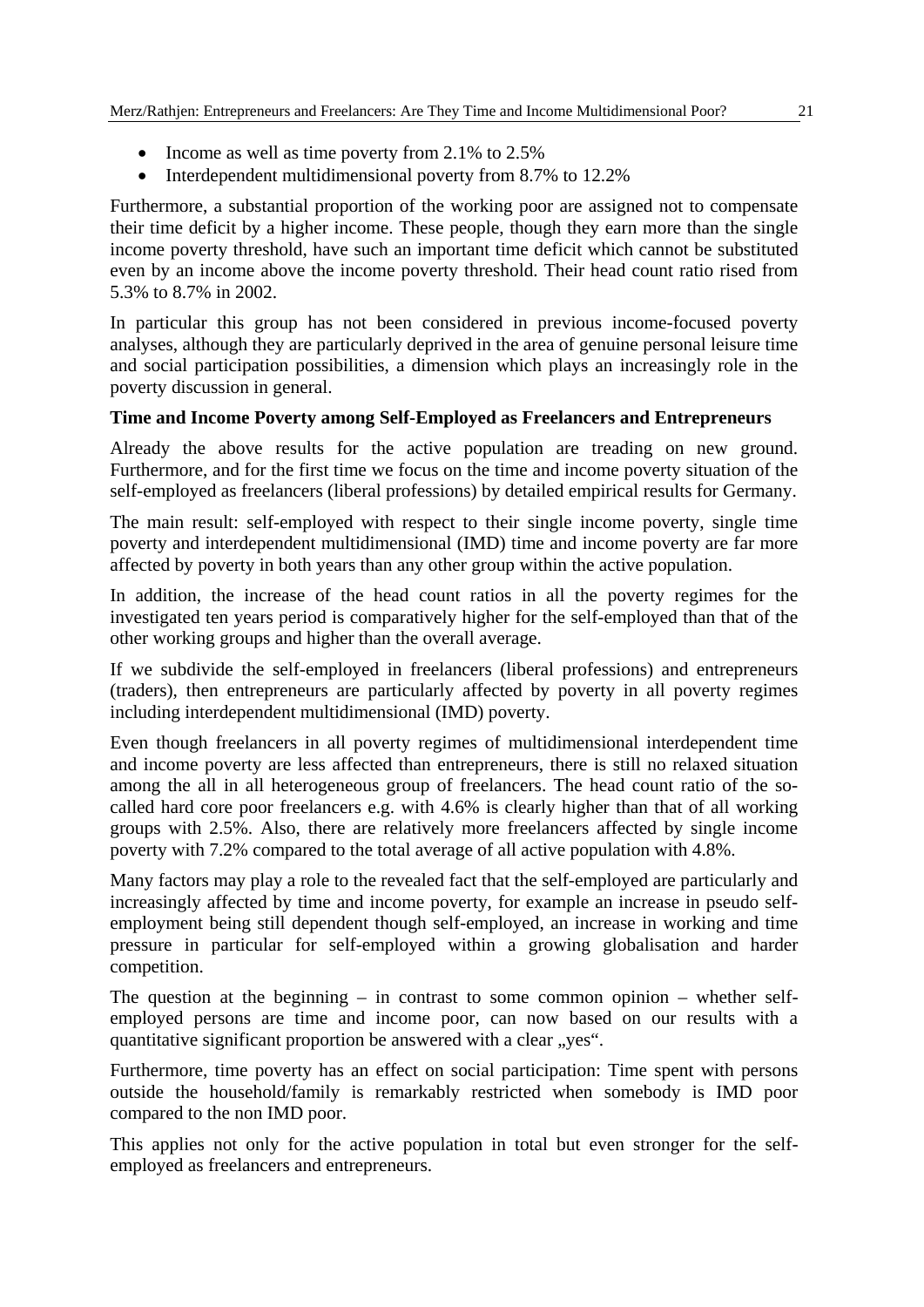With our concept of interdependent multidimensional poverty counting for substitution/compensation between time and income the IMD poverty threshold is evaluated by the German population – and not by experts – we enhanced the multidimensional poverty discussion. The results support our approach and quantifies the dynamics among the working poor.

The results of our study not only point out the alarming development of the "working poor" in general and that of the self-employed in particular, they also call for a greater consideration of the time dimension within sciences, business and politics for any targeted analysis and policies fighting against poverty.

In general, to neglect the time dimension in the economic and socio-political discussion in times of increasing time stress and work load would neglect a substantive and important aspect of individual and societal well-being.

#### **References**

- Andreß, H.-J. und H. Lohmann (Hg.) (2008), *The Working Poor in Europe Employment, Poverty and Globalization*, Edward Elgar Publishing, Cheltenham (UK/Northampton (USA).
- Atkinson, A.B. (2003), *Multidimensional Depriviation: Contrasting Social Welfare and Counting Approaches*, in: Journal of Economic Inequality, 1, 51-65.
- Becker, I. (2009), *Einkommens- und Vermögensverteilung,* in: Eicker-Wolf, K., Körzell, St., Nichoj, T. und A. Truger (Hrsg.), In gemeinsamer Verantwortung. Die Sozial- und Wirtschaftspolitik der Großen Koalition 2005-2009, Metropolis-Verlag, Marburg, 75-116.
- Bittman, M. (1999), *Social Participation and Family Welfare: The Money and Time Cost of Leisure*, SPRC Discussion Paper No. 95, Sydney.
- Bonke, J. und F. Gerstoft (2005), *Stress, Time Use and Gender*, in: electronic Journal of Time Use Research, Vol. 4, No. 1, 47-68.
- Bourguignon, F. und S.R. Chakravarty (1999), *A Family of Multidimensional Poverty Measures,* in: Slottje, D.-J. (Ed.), Essays in Honor of Camilo Dagum, Physica Verlag, Heidelberg, 331-344.
- Bourguignon, F. und S.R. Chakravarty (2003), *The Measurement of Multidimensional Poverty,* in: Journal of Economic Inequality, Vol.1, 1, 25-49.
- Bundesregierung (2005), *Lebenslagen in Deutschland Der zweite Armuts- und Reichtumsbericht der Bundesregierung*, Berlin.
- Cappellari, L. und S.P. Jenkins (2007), *Summarising Multiple Depriviation Indicators,* in: Jenkins, S.P. und J. Micklewright (2007), Inequality and Poverty Re-examined, Oxford University Press, Oxford, 166-184.
- Deutsch, J. und J.G. Silber (2005), *Measuring Multidimensional Poverty: An Empirical Comparison of Various Approaches*, in: Review of Income and Wealth, Vol. 51, No. 1, 145-174.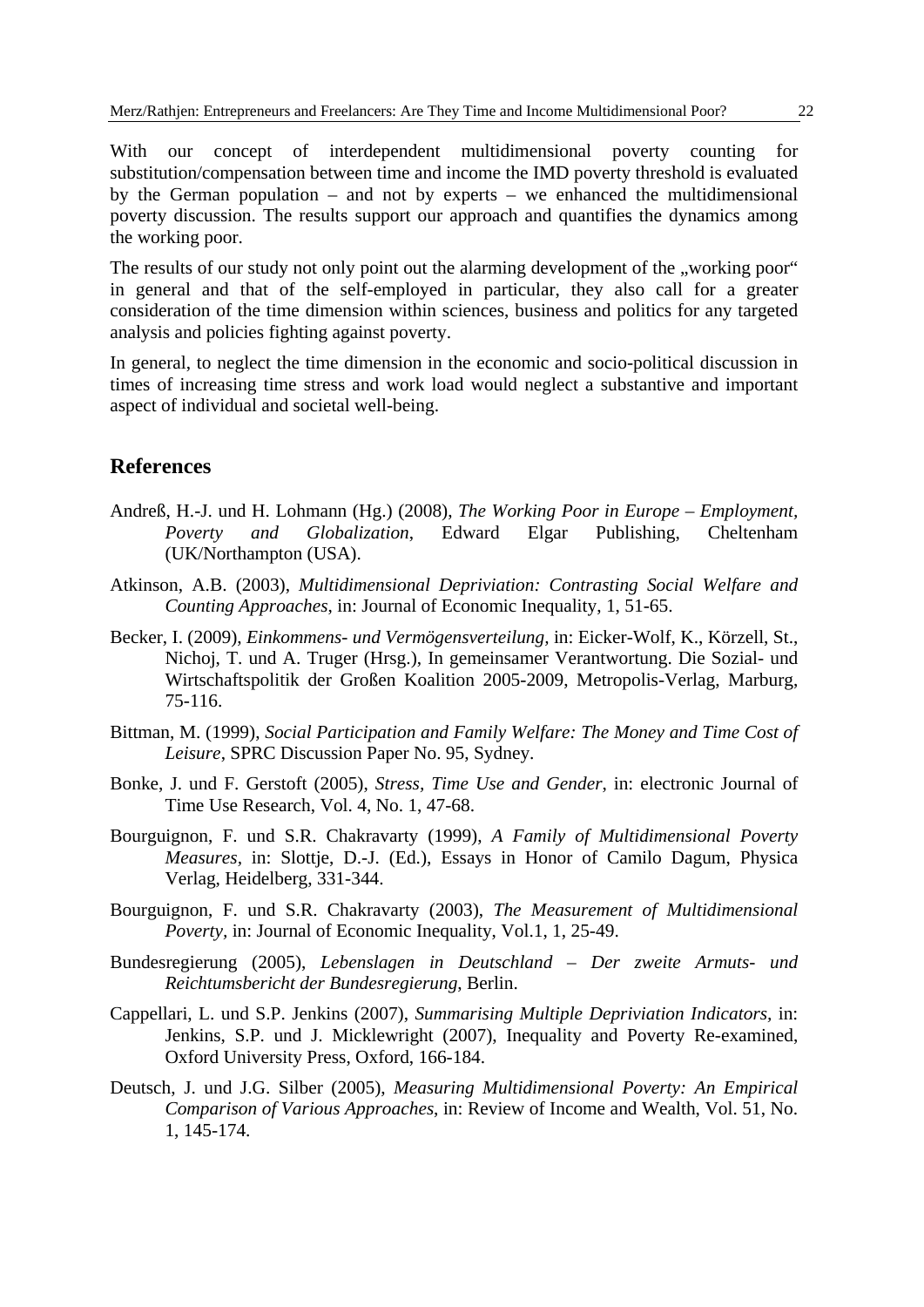- Easterlin, R. A. (1974), *Does economic growth improve the human lot?*, in: David, P.A. und M.W. Reder (Eds.), Nations and Households in Economic Growth, Academic Press, New York, 88-125.
- Fandel, G. (2005), *Produktion I: Produktions- und Kostentheorie,* 6th Edition, Berlin.
- Frey, B.S. und A. Stutzer (2002), *What Can Economists Learn from Happiness Research?*  in: Journal of Economic Literature, Jg. 40, 2, 402-435.
- Frey, B.S. und A. Stutzer (2005), *Happiness Research: State and Prospects,* in: Review of Social Economy, Vol. LXII, No. 2, 207-228.
- Goodin, R.E., Rice, J.M., Parpo, A. und L. Erriksson (2008), *Discretionary time. A new measure of freedom*, Cambridge.
- Greene, W. (2008), *Econometric Analysis*, 6th Edition, Pearson Prentice Hall, Upper Saddle River, New Jersey, USA.
- Groh-Samberg, O. (2009), *Armut, soziale Ausgrenzung und Klassenstruktur Zur Integration multidimensionaler und längsschnittlicher Perspektiven*, VS Verlag, Wiesbaden.
- Hamermesh, D.S. (2004), *Association Lecture Subjective Outcomes in Economics,* in: Southern Economic Journal, 71, 1, 1-11.
- Hanglberger, D. (2010), *Arbeitszufriedenheit und flexible Arbeitszeiten*, in diesem Band.
- Harvey, A.S. und A.K. Mukhopadhyay (2007), *When Twenty-four Hours is Not Enough: Time Poverty of Working Parents*, in: Social Indicators Research, 82, 1, 57-77.
- Hauser, Richard (2007), *Armut in Deutschland versagt der Sozialstaat?*, in: Wirtschaftsdienst, 87. Jg., 3, 172-181.
- Hauser, Richard (2008), *Das Maß der Armut: Armutsgrenzen im sozialstaatlichen Kontext. Der sozialpolitische Diskurs*, in: Huster, E-U-, Boeckh, J. und H. Mogge-Grotjahn (Hrsg.), Handbuch Armut und Soziale Ausgrenzung, Wiesbaden, 94-117.
- Hoff, A. (2002), *The Translog Approximation of the Constant Elasticity of Substitution Production Function with more than two Input Variables,* Working Paper 14/2002, Danish Research Institute of Food Economics.
- Hoff, A. (2004), *The linear Approximation of the CES Function with n Input Variables,* in: Marine Resource Economics, Volume 19, 295-306.
- Hyytinen, A. und O. Ruuskanen (2007), Time Use of the Self-Employed, in: KYKLOS, Vol. 60, 105-122.
- Kahnemann, D. und A. B. Krueger (2006), *Developments in the measurement of subjective well-being*, in: The Journal of Economic Perspectives, 20, 1, 3-24.
- Kakwani, N. and J. Silber (Eds.) (2008), Quantitative Approaches to Multidimensional Poverty Measurement, palgrave Macmillan, New York.
- Kmenta, J. (1967), *On Estimation of the CES Production Function,* in: International Economic Review, Vol. 8, No. 2.
- Kmenta, J. (1971), *Elements of Econometrics*, Macmillan, New York.
- Linder, St. (1970), *The Harried Leisure Class*, New York.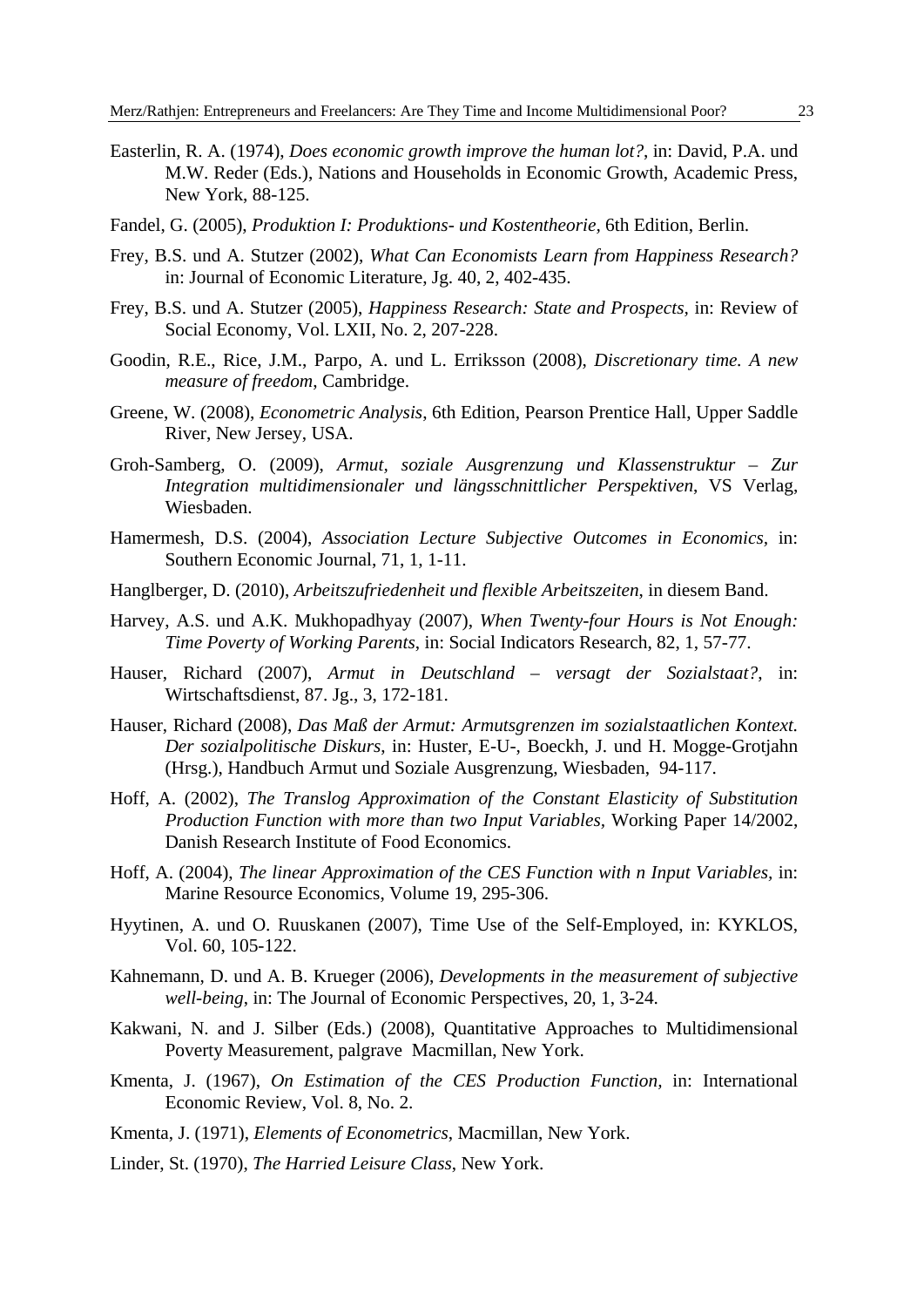- Lugo, M.A. und E. Maasoumi (2008), *Multidimensional Poverty Measures from an Information Theory Perspective,* Paper Prepared for the 30th General Conference of The International Association for Research in Income and Wealth, Portoroz, Slovenia, August 24-30.
- Mayraz, G., Wagner, G. und J. Schupp (2009), *Life satisfaction and relative income: Perceptions and evidence*, IZA Discussionpaper No. 4390, Bonn.
- Merz, J. (2001), *Hohe Einkommen, ihre Struktur und Verteilung, Lebenslagen in Deutschland,* Der erste Armuts- und Reichtumsbericht der Bundesregierung, Bundesministerium für Arbeit und Sozialordnung, Bonn.
- Merz, J. (2007), *Polarisierung der Einkommen von Selbständigen? Zur Dynamik der Einkommensverteilung von Freiberuflern und Unternehmern*, in: Merz, J. (Ed.), Fortschritte der MittelstandsForschung, Merz, J., Schulte, R. and J. Wagner (Series Eds.), Entrepreneurship, Professions, Small Business Economics, CREPS-Schriftenreihe, Vol. 3, Lit Verlag, Münster, 395-415.
- Merz, J. (2008), *Hohe und niedrige Einkommen Neue Ergebnisse zu Freien und anderen Berufen mit den Mikrodaten der Einkommensteuerstatistik,* in: Merz, J. (Hrsg.), Freie Berufe – Einkommen und Steuern (FB€St) – Beiträge aus Wissenschaft und Praxis, Schriftenreihe Band 16, Nomos Verlagsgesellschaft, Baden-Baden, 69-92.
- Merz, J. (2011), *Time Use and Time Budgets*, in: RatSWD, German Data Forum Rat für Sozial- und WirtschaftsDaten (Ed.), Building on Progress - Expanding the Research Infrastructure for the Social, Economic, and Behavioral Sciences, 1, 413-449.
- Merz, J. und Tim Rathjen (2012a), *Zeit- und Einkommensarmut von Freien Berufen und Unternehmern*, in: Merz, J. (Ed.), Freie Berufe – Forschungsergebnisse für Wissenschaft, Praxis und Politik, Nomos Verlagsgesellschaft, Baden-Baden, 161- 184.
- Merz, J. und Tim Rathjen (2012b), *Zeit- und Einkommensarmut von Selbständigen als Freiberufler und Unternehmer – Ein Beitrag zu interdependenter multidimensionaler Armut und zu den "working poor"*, in: Vierteljahreshefte zur Wirtschaftsforschung, DIW, 80. Jg., 4, Berlin, 51-76.
- Merz, J. and D. Burgert (2004a), *Arbeitszeitarrangements Neue Ergebnisse aus der Zeitbudgeterhebung 2001/02 im Zeitvergleich zu 1991/92*, in: Statistisches Bundesamt (Ed.), Alltag in Deutschland – Analysen zur Zeitverwendung, FORUM Band 43, Wiesbaden, 304-336.
- Merz, J. und D. Burgert (2004b), *Wer arbeitet wann? Arbeitszeitarrangements von Selbständigen und abhängig Beschäftigten: Eine mikroökonometrische Analyse deutscher Zeitbudgetdaten*, in: Merz, J. and J. Wagner (Eds.), Perspektiven der MittelstandsForschung – Ökonomische Analysen zu Selbständigkeit, Freien Berufen und KMU, Merz, J., Schulte, R. and J. Wagner (Series Eds.), Entrepreneurship, Professions, Small Business Economics, CREPS-Schriftenreihe Vol. 1, Lit-Verlag, Münster, 303-330.
- Merz, J. und M. Zwick (2005), *Hohe Einkommen: Eine Verteilungsanalyse für Freie Berufe, Unternehmer und abhängig Beschäftigte mit Mikrodaten der Einkommensteuerstatistik,* in: Schmollers Jahrbuch – Journal of Applied Social Science Studies, 125. Jg., 2, 269-298.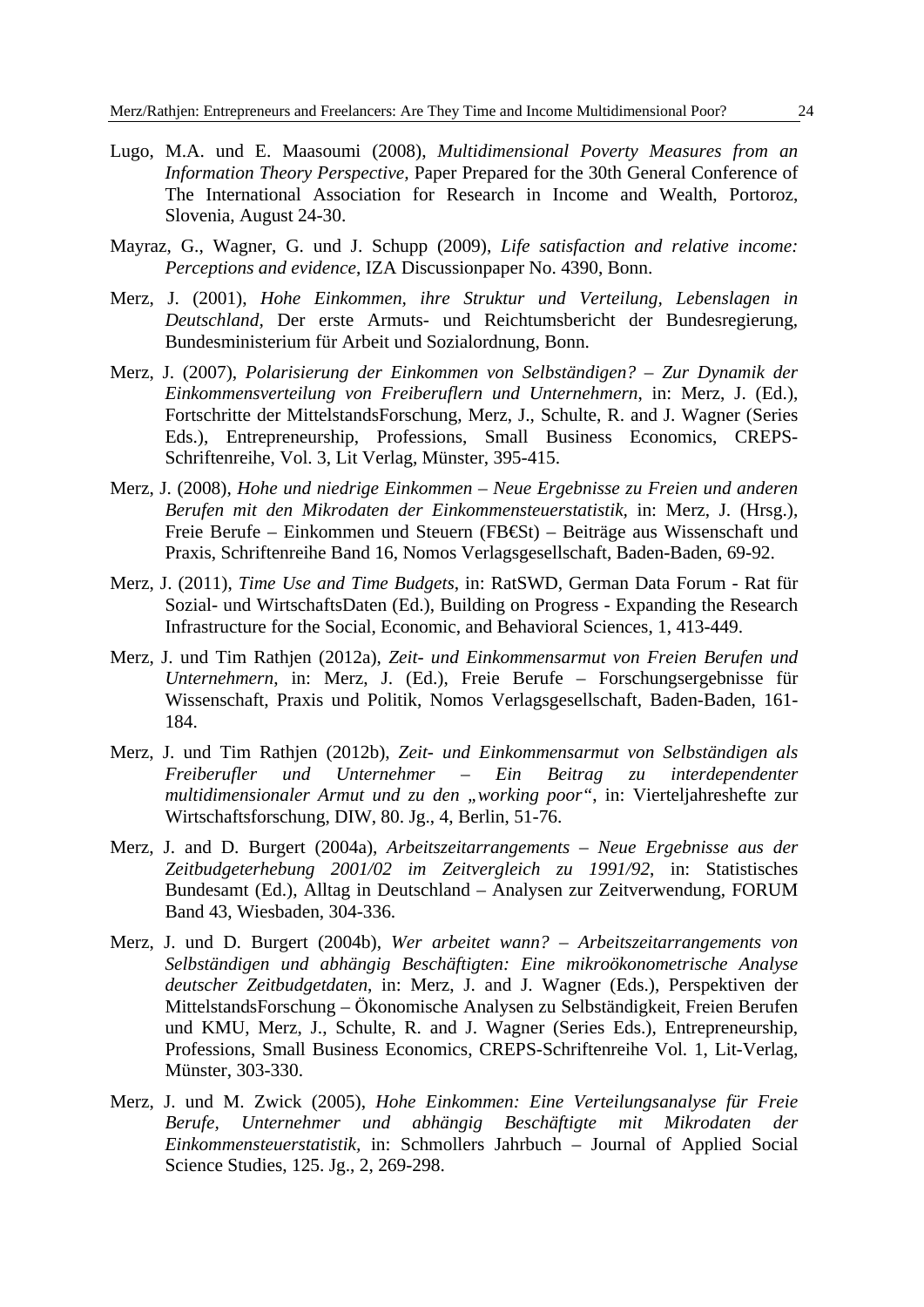- Merz, J. und P. Böhm (2008), *Tägliche Arbeitszeitmuster und Einkommen von Freien Berufen – Neue Ergebnisse auf der Basis von Zeittagebüchern*, in: Merz, J. (Hrsg.), Freie Berufe – Einkommen und Steuern (FB€St) – Beiträge aus Wissenschaft und Praxis, Schriftenreihe Band 16, Nomos Verlagsgesellschaft, Baden-Baden, 93-118.
- Merz, J., Hirschel, D. and M. Zwick (2005), *Struktur und Verteilung hoher Einkommen Mikroanalysen auf der Basis der Einkommensteuerstatistik*, Gutachten zum zweiten Armuts- und Reichtumsbericht der Bundesregierung, Lebenslagen in Deutschland, Der zweite Armuts- und Reichtumsbericht der Bundesregierung, Bundesministerium für Gesundheit und Soziale Sicherung, Berlin.
- Merz, J., P. Böhm, and D. Burgert (2009), *Timing and Fragmentation of Daily Working Hours Arrangements and Income Inequality – An Earnings Treatment Effects Approach with German Time Use Diary Data*, in: electronic International Journal of Time Use Research, 6/2, 200-239.
- Merz, Joachim and Bettina Scherg (2014), *Polarization of Time and Income A Multidimensional Analysis for Germany*, in: Research on Economic Inequality, Volume 22, 273 – 321, DOI: 10.1108/S1049-258520140000022009.
- Merz, Joachim and Tim Rathjen (2014a*), Time and Income Poverty: An Interdependent Multidimensional Poverty Approach with German Time Use Diary Data*, in: The Review of Income and Wealth, Series 60, Number 3, 450-479, DOI: 10.1111/ roiw.12117.
- Merz, Joachim and Tim Rathjen (2014b), *Multidimensional Time and Income Poverty: Well-Being Gap and Minimum 2DGAP Poverty Intensity - German Evidence*, in: The Journal of Economic Inequality, Volume 12, Issue 4, 555-580, DOI: 10.1007/s10888-013-9271-6-.
- Nolan, B. und V.T. Whelan (2007), *On the Multidimensionality of Poverty and Social Exclusion*, in: Jenkins, S.P. and J. Micklewright, Inequality and Poverty Reexamined, Oxford University Press, Oxford, 146-165.
- Nollmann, G. (2009), *Working Poor. Eine vergleichende Längsschnittstudie für Deutschland und die USA*, in: Kölner Zeitschrift für Soziologie und Soziapsychologie, Vol. 61, 33-55.
- Parker, S. (2004), The Economics of Self-Employment and Entrepreneurship, Cambridge University Press.
- Rhein, T. (2009), "Working poor" in Deutschland und den USA Arbeit und Armut im *transatlantischen Vergleich*, IAB Kurzbericht, in: Aktuelle Analysen und Kommentare aus dem Institut für Arbeitsmarkt- und Berufsforschung 1/2009, Nürnberg.
- Rosa, Hartmut (2006), Beschleunigung Die Veränderung der Zeitstrukturen in der Moderne, Suhrkamp, Frankfurt am Main.
- Sen, A.K. (1985), *Commodities and Capabilities,* North-Holland, Amsterdam.
- Sen, A.K. (1999), *Development as Freedom,* Knopf Publishers, New York.
- Thursby, J.G. und C.A.K Lovell (1978), *An Investigation of the Kmenta Approximation to the CES Function,* in: International Economic Review, Vol. 19, No. 2.